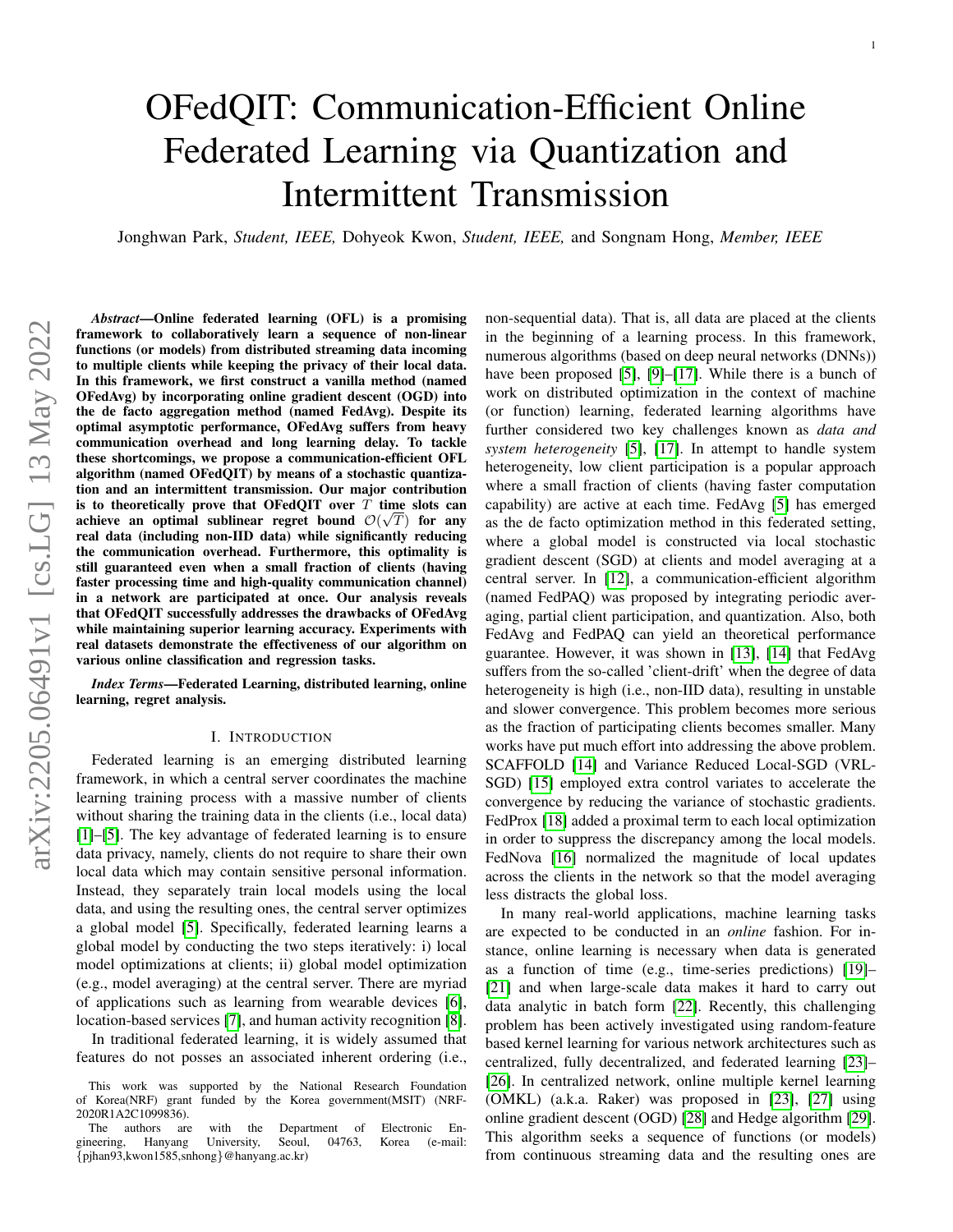used to predict the label of a newly incoming (previously unseen) data in real time. Also, it was proved that OMKL achieves an optimal sublinear regret bound compared with the best static function in hindsight. In [\[30\]](#page-12-20), RFF-DOKL was proposed for fully decentralized network, which is constructed by combining OGD and a diffusion strategy for consensus constraint. This work was enhanced in [\[24\]](#page-12-21), where distributed OMKL (DOMKL) was proposed by harnessing the principles of an online alternating direction method of multipliers and a distributed Hedge algorithm. Both methods can guarantee optimal asymptotic performances compared with the associated best static functions, respectively. Clearly, due to the advantage of using multiple kernels, DOMKL significantly outperforms RFF-DOKL. Especially in [\[26\]](#page-12-16), *online federated learning* (OFL), which is closely related to the subject of this paper, was investigated, wherein a communication-efficient randomized algorithm (named PM-KOFL) was proposed. This algorithm achieves an optimal performance asymptotically while having much lower communication overhead than a vanilla method. We would like to remark that the aforementioned work has some limitations such as widely-adopted DNN learning, the impact of quantization, and the impact of data and system heterogeneity (i.e., the major challenges of federated learning) have not been carefully studied. Thus, it is still an open problem to construct a communication-efficient (DNN-based) OFL algorithm which can achieve an optimal sublinear regret bound when data and system heterogeneity are taken into account. This is the primary motivation of our work.

In this paper we investigate a communication-efficient OFL algorithm which are robust to data and system heterogeneity. We first construct a vanilla method (named OFedAvg) for OFL framework, in which decentralized clients separately optimize their local models via OGD and harnessing the similarity of SGD and OGD, a central server updates a global model via the widely used aggregation method (named FedAvg). This can be viewed as the baseline algorithm for an emerging OFL framework. It is proved that OFedAvg over  $T$  time slots can achieve an optimal sublinear regret bound  $\mathcal{O}(\sqrt{T})$ , provided that all clients are participated at every time (i.e., long learning delay caused by system heterogeneity is allowed). Namely, in spite of an optimal asymptotic performance, OFedAvg suffers from heavy communication overhead and long learning delay [\[12\]](#page-12-6), [\[14\]](#page-12-8). To overcome these shortcomings, we propose OFedQIT as a communication-efficient OFL algorithm. The proposed method is constructed by incorporating a stochastic quantization and an intermittent transmission (or intermittent averaging) into the vanilla method (OFedAvg). We highlight the major contributions of this paper below:

• Theoretically we prove that OFedQIT over T time slots can achieve an optimal sublinear regret bound  $\mathcal{O}(\sqrt{T})$ for any real-world data (including non-IID data or heterogeneous data). When  $T$  is sufficiently large (i.e., online learning proceeds in a sufficient time), our algorithm yields the almost same performance as OFedAvg while significantly reducing the communication overhead (about 99% reduction). Thus, OFedQIT can realize the centralized counterpart (i.e., all data are gathered at the central server) without sharing local data.

- Furthermore, we prove that the asymptotic optimality of OFedQIT is still guaranteed even when a small fraction of clients, for example having faster local-processing time or high-quality communication channel, are active at once. This implies that our algorithm can attain an optimal performance asymptotically while providing the robustness to data and system heterogeneity. Namely, OFedQIT completely addresses the shortcomings of OFedAvg.
- Beyond the asymptotic analysis, we demonstrate the effectiveness of our algorithm on various online learning tasks with real-world datasets. Notably, OFedQIT can almost achieve the performance of OFedAvg while reducing the communication overhead by 90%. Due to the attractive performance, privacy-preserving, and robustness to data and system heterogeneity, the proposed OFedQIT would be very useful in practice.

The remaining part of this paper is organized as follows. In Section [II,](#page-1-0) we formally define OFL framework and introduce a vanilla method (named OFedAvg). The proposed OFedQIT is described in Section [III.](#page-3-0) In Section [IV,](#page-4-0) we prove the asymptotic optimality of our algorithm for OFL framework under data- and system-heterogeneity. Beyond the asymptotic analysis, in Section [V,](#page-8-0) we demonstrate the superiority of OFedQIT via experiments with real datasets. Some concluding remarks are provided in Section [VI.](#page-11-1)

Notations: Bold lowercase letters denote the column vectors. For any vector **w**,  $w^T$  is the transpose of **w** and  $\|w\|$  is the  $\ell_2$ -norm of w. Also,  $\langle \cdot, \cdot \rangle$  and  $\mathbb{E}[\cdot]$  represent the inner product in Euclidean space and the expectation over an associated probability distribution, respectively. To simplify the notations, for any positive integers  $T, L$ , we let  $[T] \triangleq \{1, ..., T\}$  and  $[T]_L \triangleq \{t \in [T] : t \mod L = 0\} \subseteq [T]$ . We define a projection  $\psi_L : [T] \to [T]_L + 1$  such that

$$
\psi_L(t) \stackrel{\Delta}{=} \lfloor (t-1)/L \rfloor \times L + 1 \text{ for some } t \in [T]. \tag{1}
$$

Also,  $k$  and  $t$  are used to indicate the indices of clients and time, respectively.

#### <span id="page-1-1"></span>II. PRELIMINARIES

<span id="page-1-0"></span>In this section, we formally define an online federated learning (OFL) framework and then construct a vanilla method (named OFedAvg) by properly integrating some existing techniques.

# *A. Online Federated Learning (OFL)*

We consider a distributed learning framework consisting of K clients indexed as  $k \in [K]$  and a central server. The objective of OFL is to learn a sequence of global functions (or models) from distributed sequential data incoming to clients under the coordination of the central server. Specifically, at every time  $t - 1$ , the central server broadcasts the latest global model (denoted by  $w_t$ ) to the centralized K clients. Accordingly, our learned function at time  $t - 1$  is defined as  $f(\mathbf{x}; \mathbf{w}_t)$ , from which each client  $k \in [K]$  can estimate the label of a newly incoming (and previously unseen) data  $x_{k,t+1}$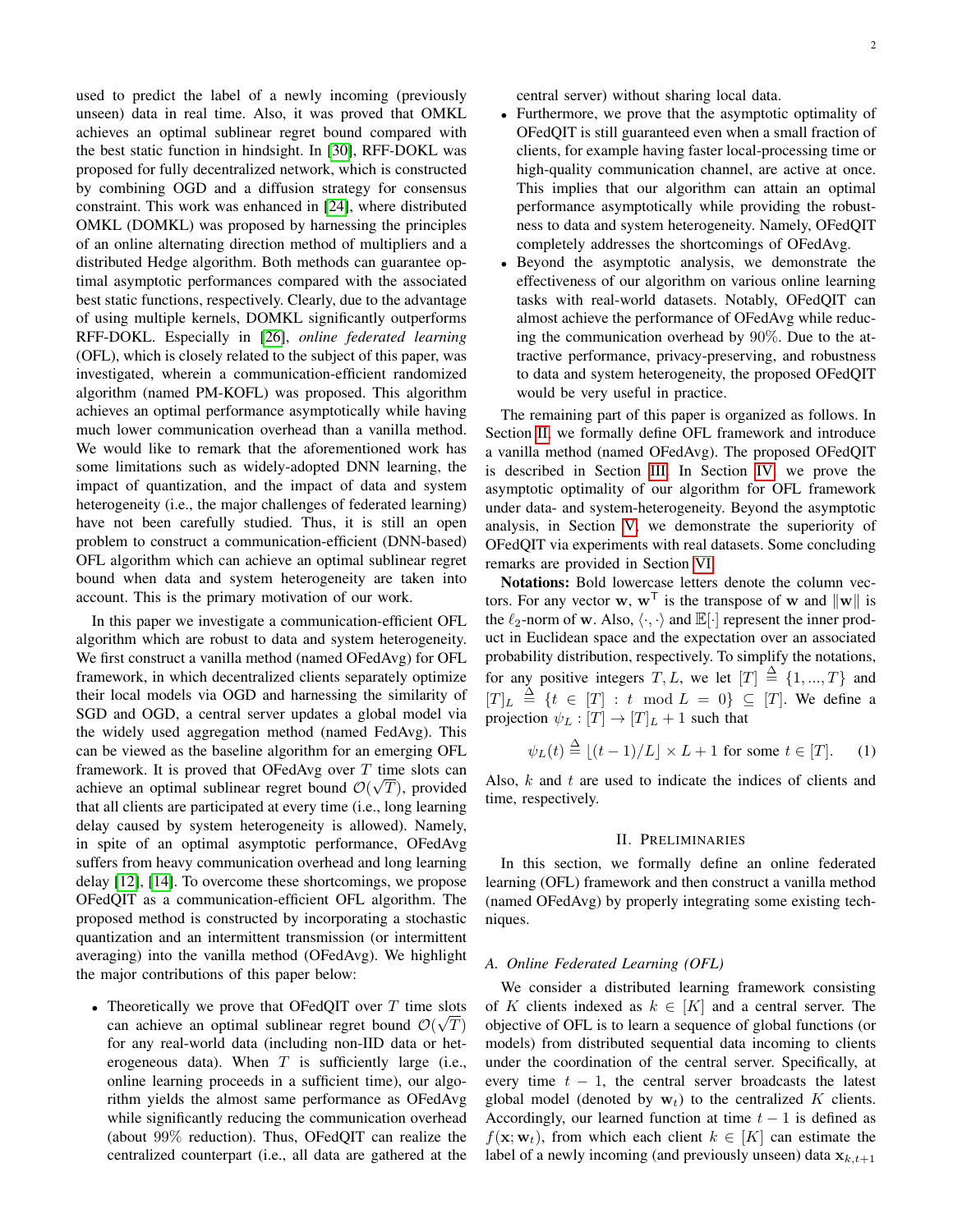at time  $t$  in real time. Focusing on the local operations, at time t, each client k has the current global model  $w_t$  and receives an incoming data  $(\mathbf{x}_{k,t}, y_{k,t})$ , where  $\mathbf{x}_{k,t} \in \mathcal{X} \subseteq \mathbb{R}^N$  and  $y_{k,t} \in \mathcal{Y} \subseteq \mathbb{R}$  denote the feature and the label, respectively. Using them, the client  $k$  optimizes the local information (denoted as  $\mathbf{m}_{k,t} \in \mathbb{R}^D$  for  $k \in [K]$ ) and sends it back to the central server. From  $\{m_{k,t} : k \in [K]\}$ , the central server constructs an updated global model such as

$$
\mathbf{w}_{t+1} = \Psi(\mathbf{m}_{1,t}, \dots, \mathbf{m}_{K,t}), \tag{2}
$$

and then broadcasts it to the K clients. The mapping  $\Psi(\cdot)$ should be carefully designed by taking the structure of a learned function into account. As aforementioned, one representative mapping is to average the aggregated local models, called FedAvg [\[5\]](#page-12-0).

Stochastic modeling of system heterogeneity: As pointed out in the existing works on federated learning [\[5\]](#page-12-0), [\[12\]](#page-12-6), [\[14\]](#page-12-8), the following key challenges should be also taken into account in our OFL framework: i) data heterogeneity; ii) system heterogeneity (time-varying partial client participation). Clients frequently generate and collect data in a nonidentically distributed way across the network, thereby resulting in heterogeneous data (or non-IID data) [\[18\]](#page-12-10). For example, mobile phone users have varied use of language in the context of a next word-prediction task. In addition, the computation capabilities and network connectivity (e.g., 4G, 5G, and WiFi) of clients in the network may differ due to the variability in hardware, (wireless) communication channel conditions, and power [\[18\]](#page-12-10). There is a significant variability in terms of the system characteristics on each client in the network. In particular, the clients with limited computation capabilities or poor channel conditions, known as stragglers, can result in long delays. This is referred to as system heterogeneity. In an attempt to handle such heterogeneity, partial client participation is a popular approach for federated learning [\[5\]](#page-12-0), [\[18\]](#page-12-10). Specifically, the clients (or stragglers) that fail to perform local update within a specified time window or to send local information via a communication channel are simply dropped, which results in that a small fraction of clients are participated in federated learning at once. Throughout the paper, the impact of system heterogeneity is probabilistically modeled as follows. Each client  $k \in [K]$  in the network can be activated with probability  $0 < p_k < 1$ , independently at every time and from other clients, where  $p_k$  indicates the activation (or participation) probability. The clients with higher computation capabilities tend to have higher participation probabilities. The hyperparameters  $\{p_k : k \in [K]\}$  are fixed a priori, based on the processing and communication capabilities of clients. For practicality, it is assumed that  $p_k$  is known only at the associated client  $k$ , and unknown at the other clients and the central server. Throughout the paper,  $S_t \subset [K]$  represents the index subset of active clients at time  $t$ . Also, in convention, full client participation implies that  $p_k = 1$  for  $\forall k \in [K]$  (i.e.,  $S_t = [K]$  for  $\forall t$ ). Clearly, when  $p_k < 1$  for some k,  $S_t$  is a random variable due to our stochastic modeling.

Performance metric: Algorithms (or methods) for OFL framework are evaluated in terms of learning accuracy and communication overhead:

• *Learning accuracy:* Following online learning frameworks [\[26\]](#page-12-16)–[\[29\]](#page-12-19), the learning accuracy of an algorithm with the outputs  $\{w_t\}$  is measured by the cumulative regret over  $T$  time slots:

regret<sub>T</sub> = 
$$
\sum_{t=1}^{T} \sum_{k=1}^{K} \mathcal{L}(f(\mathbf{x}_{k,t}; \mathbf{w}_t), y_{k,t})
$$

$$
- \min_{\mathbf{w} \in \mathbb{R}^D} \sum_{t=1}^{T} \sum_{k=1}^{K} \mathcal{L}(f(\mathbf{x}_{k,t}; \mathbf{w}), y_{k,t}),
$$

where  $\mathcal{L}(\cdot, \cdot)$  is a loss (or cost) function that measures the error between true labels and those predicted by  $f(\cdot; \mathbf{w}_t)$ 's. The upper bound on regret $_T$  is referred to as regret bound. This metric compares the cumulative loss of the algorithm with that of the *static* optimal function in hindsight.

• *Communication overhead (per time):* The communication cost of an algorithm is measured by the number of bits of local information conveyed from  $K$  clients to the central server (in short, uplink communication overhead). For example, if every client sends a D-dimensional realvalued vector to the central server, the corresponding communication overhead is equal to  $32KD$  bits. Here, 32-bit quantization is typically assumed to represent a real-value precisely. The communication overhead from the central server to the  $K$  clients (i.e., downlink communication overhead) is not of concern as it is relatively very small.

# <span id="page-2-2"></span>*B. Vanilla Method*

We construct a *vanilla* method for OFL framework by incorporating online gradient descent (OGD) [\[28\]](#page-12-18) into FedAvg (the de facto algorithm in federated learning) [\[2\]](#page-11-2). This method is referred to as OFedAvg. To learn a sequence of global models  $w_1, w_2, \dots$  in an online fashion, at every time t, OFedAvg performs with the following two steps (see Algorithm 1):

i) Local update: At time  $t$ , each client  $k$  is aware of a current global model  $w_t$  (which is conveyed from the central server at time  $t - 1$ ) and receives an incoming data  $(\mathbf{x}_{k,t}, y_{k,t})$ . Using them, it optimizes the local model via OGD [\[28\]](#page-12-18):

<span id="page-2-0"></span>
$$
\mathbf{w}_{k,t+1} = \mathbf{w}_t - \eta \nabla \mathcal{L} \left( f(\mathbf{x}_{k,t}; \mathbf{w}_t), y_{k,t} \right), \tag{3}
$$

with a step size (or learning rate)  $\eta > 0$  and the initial value  $\mathbf{w}_1 = \mathbf{0}$ , where  $\nabla \mathcal{L}(f(\mathbf{x}_{k,t}; \mathbf{w}_t), y_{k,t})$  is the gradient at the point  $w_t$ . Then, every client k sends the updated local model  $\mathbf{m}_{k,t} = \mathbf{w}_{k,t+1} \in \mathbb{R}^D$  back to the central server.

ii) Global update: From the aggregated local models  ${\hat{\mathbf{w}}}_{[k,t+1]} : k \in [K]$ , the central server constructs a global model via FedAvg [\[5\]](#page-12-0) as follows:

<span id="page-2-1"></span>
$$
\mathbf{w}_{t+1} = \frac{1}{K} \sum_{k=1}^{K} \hat{\mathbf{m}}_{[k,t]}
$$
  
=  $\mathbf{w}_t - \frac{\eta}{K} \sum_{k=1}^{K} \nabla \mathcal{L} (f(\mathbf{x}_{k,t}; \mathbf{w}_t), y_{k,t}).$  (4)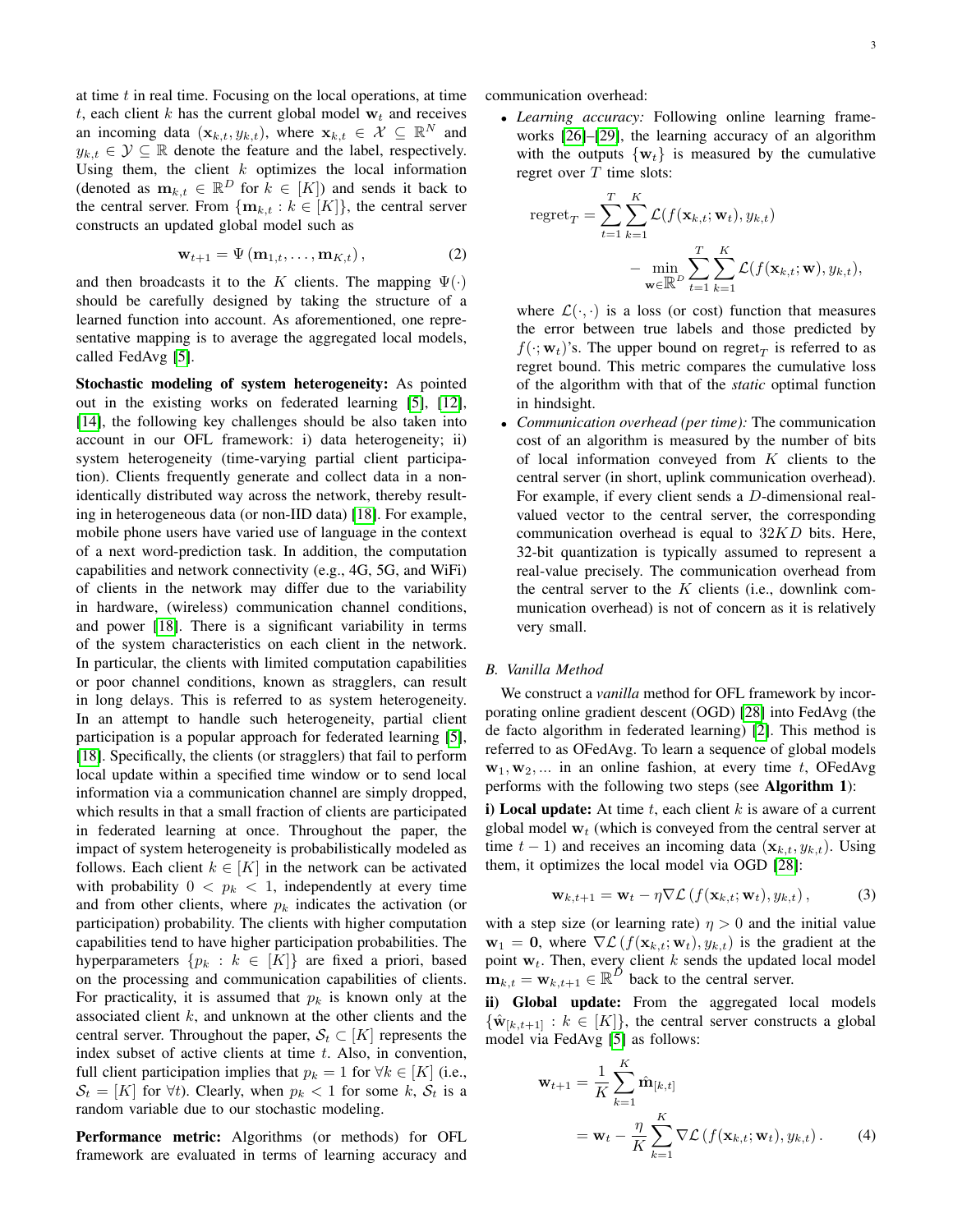Then, it distributes the updated global model  $\mathbf{w}_{t+1} \in \mathbb{R}^D$  to the  $K$  clients. In OFedAvg, the communication overhead is equal to 32DK bits.

|  |  |  |  | Algorithm 1 Vanilla Method (OFedAvg) |
|--|--|--|--|--------------------------------------|
|--|--|--|--|--------------------------------------|

- 1: **Input:** K clients and learning rate  $\eta$ .
- 2: Output: A sequence of function (or global) parameters  $\{w_{t+1} : t \in [T]\}.$
- 3: Initialization:  $w_1$  ← 0 and  $w_{k,1}$  ← 0 for  $\forall k \in [K]$ .
- 4: **Iteration:**  $t = 1, 2, ..., T$ 
	- $\diamond$  At the client  $k \in [K]$ 
		- Receive streaming data  $(\mathbf{x}_{k,t}, y_{k,t})$ .
		- Update local parameter  $w_{k,t+1}$  via [\(3\)](#page-2-0).
		- Transmit  $m_{k,t} = w_{k,t+1}$  to the central server.
	- $\diamond$  At the central server
		- Receive  $m_{k,t}$  from the K clients  $k \in [K]$ .
		- Update the global parameter  $w_{t+1}$  via [\(4\)](#page-2-1).
		- Broadcast  $w_{t+1}$  to the K clients.

# III. THE PROPOSED OFEDQIT

<span id="page-3-0"></span>We present a communication-efficient OFL algorithm by means of a stochastic quantization and an intermittent transmission. The proposed method is referred to as OFedQIT. We obtain some intuitions to devise OFedQIT from our theoretical analysis in Section IV. The superiority of our algorithm will be verified analytically and experimentally in Sections IV and V, respectively. In particular, OFedQIT almost achieves the learning accuracy of the vanilla method in Section [II-B,](#page-2-2) while reducing the communication overhead significantly and providing the robustness to system heterogeneity. Our algorithm consists of the following two steps (see Algorithm 2):

i) Local update: At time  $t \in [T]$ , each client  $k \in [K]$ optimizes the local model using the incoming data  $(\mathbf{x}_{k,t}, y_{k,t})$ and the up-to-date global model. First, the parameter of a local function is updated via either globally or locally:

$$
\mathbf{g}_{k,t} = \begin{cases} \mathbf{w}_t, \ t-1 \in [T]_L \\ \boldsymbol{\theta}_{k,t}, \text{ else.} \end{cases}
$$
 (5)

Using the incoming data and via OGD, the local model is optimized as

<span id="page-3-1"></span>
$$
\boldsymbol{\theta}_{k,t+1} = \mathbf{g}_{k,t} - \eta \nabla_{k,t},\tag{6}
$$

where  $\eta$  is a learning rate and

$$
\nabla_{k,t} \stackrel{\Delta}{=} \nabla \mathcal{L}(f(\mathbf{x}_{k,t}); \mathbf{g}_{k,t}), y_{k,t}).
$$
\n(7)

To reduce the communication overhead, our algorithm takes a stochastic quantization and intermittent transmission. The intermittent transmission is also illustrated in Fig. 1. Specifically, at every L time slots (i.e., when  $t \in [T]_L \subset [T]$ ), each client k transmits the quantized and weighted local information  $m_{k,t}$ to the central server, where

$$
\mathbf{m}_{k,t} = Q_{s,b} \left( -\frac{\theta_{k,t+1} - \mathbf{g}_{k,t-L+1}}{\eta \times p_k} \right)
$$

$$
= Q_{s,b} \left( \sum_{\ell=1}^L \frac{\nabla_{k,t-L+\ell}}{p_k} \right) = Q_{s,b}(\mathbf{\bar{m}}_{k,t}), \qquad (8)
$$

where  $\bar{m}_{k,t} \triangleq \sum_{\ell=1}^{L} \frac{\nabla_{k,t-L+\ell}}{p_k}$  denotes the unquantized verwhere  $\mathbf{m}_{k,t} = \sum_{\ell=1}^{p_k} p_k$  denotes the unquantized version of  $\mathbf{m}_{k,t}$  and a  $(s, b)$ -stochastic quantizer  $Q_{s,b}(\cdot)$  is described in Definition 1. We remark that although the above quantizer in this paper is assumed for the tractability of our theoretical analysis, the other types of quantizers (i.e., 1 bit quantizer) can be naturally incorporated. As computed in Definition 1, in order to send the local update  $m_{k,t}$  to the central server,  $(32b + D(1 + \log(s + 1)))$  bits are required.

ii) Intermittent global update: This step is conducted periodically only when  $t \in [T]_L$  (see Fig. 1). Using the received information  $\{\mathbf{m}_{k,t}: k \in \mathcal{S}_t\}$ , at each time  $t \in [T]_L$ , the central server constructs the global parameter  $w_t$  by simply averaging them:

<span id="page-3-3"></span>
$$
\mathbf{w}_{t+1} = \mathbf{w}_{t-L+1} - \frac{\eta}{K} \sum_{k \in S_t} \mathbf{m}_{k,t} \n= \mathbf{w}_{t-L+1} - \frac{\eta}{K} \sum_{k=1}^{K} \mathbb{1}_{\{k \in S_t\}} Q_{s,b} \left( \sum_{\ell=1}^{L} \frac{\nabla_{k,t-L+\ell}}{p_k} \right),
$$
\n(9)

where  $\mathbb{1}_{\{k \in S_t\}}$  stands for an indicator function. Then, the central server broadcasts the updated global model  $w_{t+1}$  to the all clients .

*Remark 1:* The proposed OFedQIT in Algorithm 2 generates a sequence of global model intermittently, i.e.,  $w_{L+1} \rightarrow$  $w_{2L+1} \rightarrow w_{3L+1} \rightarrow \cdots$ . Specifically, during the L time slots  $2L + 1 \le t \le 3L$ , the identical global model  $w_{2L+1}$  (which is updated at time 2L) is used. In general, for any  $t \in [T]$ , the global model corresponds to  $\mathbf{w}_{\psi_L(t)}$ .

*Definition 1:* ((s, b)*-stochastic quantizer*) For any positive integer b, let  $\mathcal{I}_1, \mathcal{I}_2, ..., \mathcal{I}_b$  be the partition of the indices of the vector  $\mathbf{u} \in \mathbb{R}^D$  (i.e., the partition of  $[D]$ ) such that

$$
\mathcal{I}_{\ell} \stackrel{\Delta}{=} \left\{ \sum_{\tau=1}^{\ell-1} |\mathcal{I}_{\tau}| + 1, \dots, \sum_{\tau=1}^{\ell} |\mathcal{I}_{\tau}| \right\}.
$$

Note that in our experiments, the uniform-size partition is considered, i.e.,  $|\mathcal{I}_{\ell}| \approx \frac{D}{b}$  for  $\forall \ell \in [b]$ . Given a vector  $\mathbf{u} \in \mathbb{R}^D$ , let  $\mathbf{u}_{\mathcal{I}_{\ell}}$  be the subvector of u, which is formed by taking the entries of u whose indices belong to  $\mathcal{I}_{\ell}$ . For any  $\mathbf{u} \in \mathbb{R}^D$ , a stochastic quantizer  $Q_{s,b} : \mathbb{R}^D \to \mathbb{R}^D$  is defined as

$$
(Q_{s,b}(\mathbf{u}))_i = \|\mathbf{u}_{\mathcal{I}_\ell}\| \cdot \mathbf{sign}(\mathbf{u}_i) \cdot \xi_i(\mathbf{u}, s), \quad (10)
$$

for  $i \in \mathcal{I}_{\ell}$ , where  $\mathbf{u}_i$  is the *i*-th component of **u** and  $\xi_i(\mathbf{u}, s)$ is a random variable with

$$
\xi_i(\mathbf{u}, s) = \begin{cases} q/s, & \text{with prob. } 1 - \left(\frac{|\mathbf{u}_i|}{\|\mathbf{u}_{\mathcal{I}_\ell}\|}s - q\right) \\ (q+1)/s, & \text{otherwise.} \end{cases}
$$

<span id="page-3-2"></span>Here,  $q \in [0, s)$  is an integer such that  $|\mathbf{u}_i|/||\mathbf{u}_{\mathcal{I}_\ell}|| \in$  $[q/s, (q+1)/s]$  for  $\forall i \in I$ . The parameters s and b denote the quantization-level for each entry of u and the number of partitions to indicate magnitudes, respectively. Then, the quantized information  $Q_{s,b}(\mathbf{u})$  is represented by  $32b+D(1+\log(s+1))$ bits. Particularly when  $b = 1$ , this quantizer is reduced to the s-level stochastic quantizer in [\[12\]](#page-12-6). Closely following the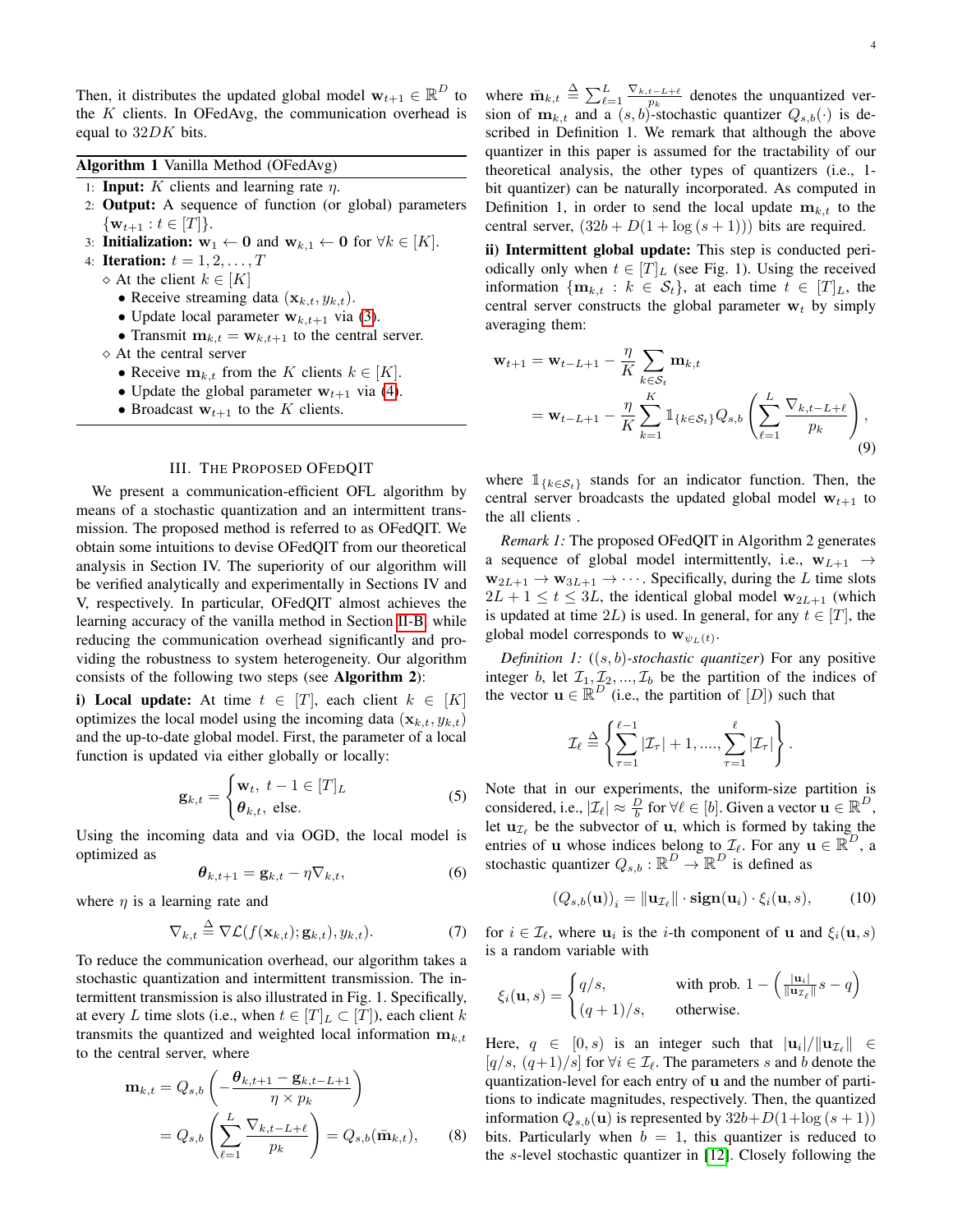

Fig. 1. Description of the proposed OFedQIT with L intermittent transmission on uplink communication between the client  $k$  and the central server, where the degree of system heterogeneity (or partial client participation) is captured by the activation probability  $0 < p_k < 1$ .

analysis in [\[12\]](#page-12-6), we can verify that  $(s, b)$ -stochastic quantizer  $Q_{s,b}$  is unbiased and its variance is bounded such as

$$
\mathbb{E}\left[Q_{s,b}(\mathbf{u})-\mathbf{u}\right]=0,
$$
  

$$
\mathbb{E}[\|Q_{s,b}(\mathbf{u})-\mathbf{u}\|^2] \stackrel{(a)}{\leq} \sum_{\ell=1}^b \min\left(\left|\mathcal{I}_{\ell}\right|/s^2, \sqrt{|\mathcal{I}_{\ell}|}/s\right) \|\mathbf{u}_{\mathcal{I}_{\ell}}\|^2,
$$
  

$$
\stackrel{(b)}{=} \min\left(\left\lceil D/b \right\rceil/s^2, \sqrt{\left\lceil D/b \right\rceil}/s\right) \|\mathbf{u}\|^2,
$$

where (a) is directly from the analysis of s-level stochastic quantizer in [\[12\]](#page-12-6) and (b) is due to the fact that  $|\mathcal{I}_{\ell}| \leq [D/n]$ (i.e., the uniform-size partition). Then,  $Q_{s,b}(\mathbf{u})$  is represented by  $(32b + D(1 + \log(s + 1)))$  bits, where 32b bits are used to represent the b real values  $\|\mathbf{u}_{\mathcal{I}_{\ell}}\|, \ell = 1, ..., b$ , precisely, and  $D(1 + \log(s + 1))$  bits to indicate the sign and s-level quantization for each entry of u.

*Remark 2:* (Communication Overhead) Recall that the communication overhead of the vanilla method (OFedAvg) is equal to  $32KD$  bits. Whereas, due to the use of quantization and intermittent transmission, the communication overhead of OFedQIT is reduced to  $(32b + D(1 + \log(s + 1)))K/L$  bits. They are also provided in Table I.

#### IV. REGRET ANALYSIS

<span id="page-4-0"></span>In this section, we theoretically prove that OFedQIT is asymptotically optimal for OFL, namely its regret bound grows sublinearly with time T (i.e.,  $\mathcal{O}(\sqrt{T})$ ), even when data- and system-heterogeneity are taken into account. This reveals that OFedQIT can yield the same asymptotic performance as the centralized counterpart (i.e., all local data are gathered at the server) while having the advantages of lower-communication overhead and data-privacy. Let  $w_*$  be the parameter of the best function in hindsight, i.e.,

$$
\mathbf{w}_{\star} = \underset{\mathbf{w} \in \mathbb{R}^{D}}{\operatorname{argmin}} \sum_{t=1}^{T} \sum_{k=1}^{K} \mathcal{L}(f(\mathbf{x}_{k,t}; \mathbf{w}), y_{k,t}). \tag{11}
$$

#### Algorithm 2 The Proposed OFedQIT

- 1: **Input:** K clients, quantization parameter  $(s, b)$ , transmission period L, activation ratio  $p_k$  and learning rate  $\eta$ .
- 2: Output: A sequence of function (or global) parameters  $\{ \mathbf{w}_{t+1} : t \in [T]_L \}$  (equivalently,  $\{ \mathbf{w}_{\psi_L(t)} : t \in [T] \}$ ).
- 3: **Initialization:**  $w_1$  ← 0 and  $\theta_{k,1}$  ← 0 for  $\forall k \in [K]$ .
- 4: **Iteration:**  $t = 1, 2, ..., T$ 
	- $\diamond$  At the client  $k \in [K]$ 
		- Receive streaming data  $(\mathbf{x}_{k,t}, y_{k,t})$ .
		- Update local parameter  $\theta_{k,t+1}$  via [\(6\)](#page-3-1).
		- Uplink transmission only when  $t \in [T]_L$ :  $-$  Transmit  $\mathbf{m}_{k,t}$  in [\(8\)](#page-3-2) to the central server.
	- $\Diamond$  At the central server only when  $t \in [T]_L$ 
		- Receive  $\mathbf{m}_{k,t}$  from some part of clients  $k \in S_t$ .
		- Update the global parameter  $w_{t+1}$  via [\(9\)](#page-3-3).
		- Broadcast  $w_{t+1}$  to the K clients.

For our analysis, we make the following assumptions, which are usually assumed for the analysis of online convex optimization and online learning [\[27\]](#page-12-17)–[\[30\]](#page-12-20):

**Assumption 1.** For any fixed  $(\mathbf{x}_{k,t}, y_{k,t})$ , the loss function  $\mathcal{L}(f(\mathbf{x}_{k,t}; \mathbf{w}), y_{k,t})$  is convex with respect to w and differentiable. The loss function is G-Lipschitz continuous, i.e.,  $\|\nabla \mathcal{L}(f(\mathbf{x}_{k,t}; \mathbf{w}), y_{k,t})\|^2 \leq G.$ 

**Assumption 2.** The optimal parameter  $w<sub>*</sub>$  is assumed to be bounded, i.e.,  $\|\mathbf{w}_\star\|^2 \leq W$ .

**Assumption 3.** For any fixed data  $x_{k,t}$  and  $y_{k,t}$ , the resulting loss function is  $\beta$ -smooth, i.e.,  $\|\nabla \mathcal{L}(f(\mathbf{x}_{k,t}; \mathbf{w}_1), y_{k,t}) \nabla \mathcal{L}(f(\mathbf{x}_{k,t}; \mathbf{w}_2), y_{k,t})\| \leq \beta \|\mathbf{w}_1 - \mathbf{w}_2\|.$ 

Assumptions 1-2 are generally required for the analysis of online learning and online convex optimization [\[27\]](#page-12-17)–[\[30\]](#page-12-20). Also, Assumption 3 is used for the analysis of intermittent transmission. Recall that  $\{w_{t+1} : t \in [T]_L\}$  is the sequence of outputs of our Algorithm 1 and accordingly, from the notation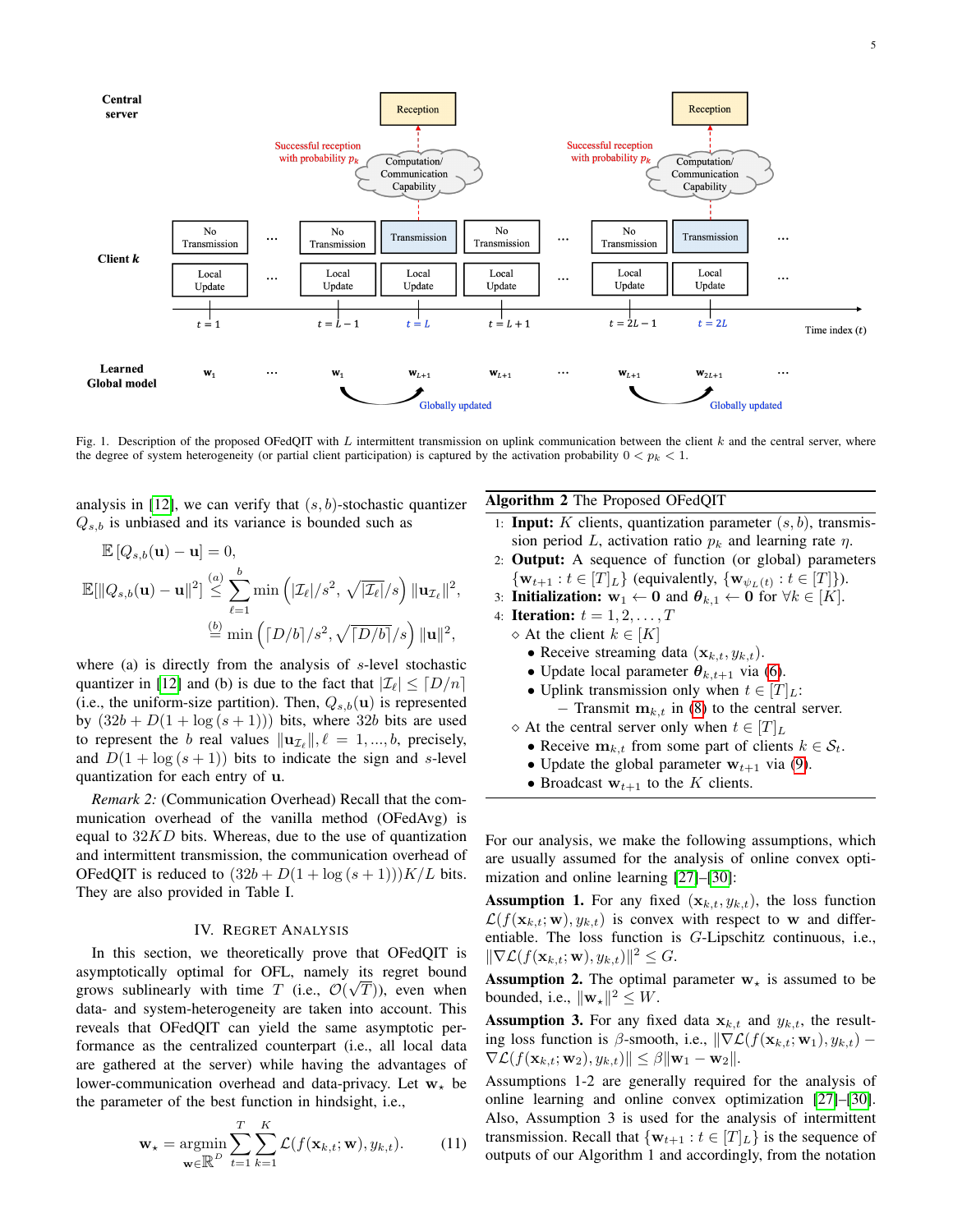TABLE I COMPARISONS OF PERFORMANCE AND COMMUNICATION OVERHEAD FOR VARIOUS OFL ALGORITHMS

| Algorithms     | <b>Regret Bound</b> $(\sqrt{\alpha T})$                    | <b>Communication Overhead (per time)</b> |
|----------------|------------------------------------------------------------|------------------------------------------|
| <b>OFedAvg</b> | $\alpha = GWK^2$ (only when $p_k = 1, \forall k \in [K]$ ) | $32KD$ bits                              |
| FedOOGD        | $\alpha = GWK(\sqrt{D/bs^2} + K)P$                         | $K(32b+D(1+\log(s+1)))$ bits             |
| <b>OFedIT</b>  | $\alpha = GWLK^2P$                                         | $32KD/L$ bits                            |
| <b>OFedQIT</b> | $\alpha = GWLK(\sqrt{D/bs^2} + K)P$                        | $K(32b+D(1+\log(s+1)))/L$ bits           |

in [\(1\)](#page-1-1),  $\mathbf{w}_{\psi_L(t)}$  denotes the common global model for any  $t \in [T]$ . For ease of exposition, let  $\mathbb{E}[\cdot | \mathbf{w}_{(\lfloor (t-1)/L\rfloor - 1)\cdot L+1}] \stackrel{\Delta}{=}$  $\mathbb{E}_{t}[\cdot]$  denote the conditional expectation at time t given the latest global parameter. Also, we let

<span id="page-5-1"></span>
$$
P \stackrel{\Delta}{=} \max\{1/p_1^2, \dots, 1/p_K^2\},\tag{12}
$$

which can determine the impact of the slowest client (e.g., straggler).

*Theorem 1:* Under Assumption 1 - Assumption 2, when *full client participation* is considered (i.e.,  $p_k = 1, \forall k \in [K]$ ), the vanilla method (called OFedAvg) in Algorithm 1 with  $\eta = \sqrt{W/GT}$  achieves the following regret bound:

$$
\begin{aligned} \text{regret}_{T} &= \sum_{t=1}^{T} \sum_{k=1}^{K} \mathcal{L}\left(f(\mathbf{x}_{k,t}; \mathbf{w}_{t}), y_{k,t}\right) \\ &- \sum_{t=1}^{T} \sum_{k=1}^{K} \mathcal{L}\left(f(\mathbf{x}_{k,t}; \mathbf{w}_{\star}), y_{k,t}\right) \\ &\leq K\sqrt{GWT}.\end{aligned}
$$

Namely, a sublinear regret bound  $\mathcal{O}(\mathbb{C})$ √  $T$ ) is achieved, where all the constants are removed by  $\mathcal{O}$ .

*Proof:* The proof is completed exactly following the proof of [\[20,](#page-12-22) Theorem 1].

We would like to emphasize that the above analysis is only valid when full client participation is considered. For more practical case of partial client participation, a more rigorous analysis should be conducted as in our main result below.

*Theorem 2:* Under Assumption 1 - Assumption 3, OFedQIT in Algorithm 2 achieves the following regret bound:

$$
\begin{aligned}\n\text{regret}_{T} &= \sum_{t=1}^{T} \sum_{k=1}^{K} \mathbb{E}_{t} \left[ \mathcal{L} \left( f(\mathbf{x}_{k,t}; \mathbf{w}_{\psi_L(t)}), y_{k,t} \right) \right] \\
&\quad - \sum_{t=1}^{T} \sum_{k=1}^{K} \mathcal{L} \left( f(\mathbf{x}_{k,t}; \mathbf{w}_{\star}), y_{k,t} \right) \\
&\leq \frac{W K}{2\eta} + \frac{\eta GLT \left( (M + K)P + 3\eta KL\beta \right)}{2},\n\end{aligned}
$$

where M is the upper bound on the variance of  $(s, b)$ stochastic quantizer, given as

$$
M \stackrel{\Delta}{=} \min\left( \left\lceil \frac{D}{b} \right\rceil / s^2, \sqrt{\left\lceil \frac{D}{b} \right\rceil / s} \right). \tag{13}
$$

Setting  $\eta = \mathcal{O}(1)$  $\lim_{\longrightarrow} \eta = O(1/\sqrt{T})$ , an optimal sublinear regret bound  $\mathcal{O}(\sqrt{T})$  is achieved.

*Proof:* The proof is provided in Section [IV-A.](#page-6-0)

More specifically, with  $\eta = \sqrt{WK/GLT(M + K)P}$  (i.e.,  $\mathcal{O}(1/\sqrt{T})$ , the upper bound in Theorem 1 can be represented as

<span id="page-5-0"></span>
$$
\text{regret}_T \le \sqrt{GLWK(M+K)PT}.\tag{14}
$$

Also, since  $D \gg bs^2$  in many real-world applications, M is usually equal to  $\sqrt{\frac{D}{b}}/s$ . Accordingly, the upper bound in [\(14\)](#page-5-0) is given as

$$
\text{regret}_T \le \sqrt{GLWK\left(\sqrt{D/bs^2} + K\right)PT}.\tag{15}
$$

Based on this, we can obtain some interesting results on the regret bounds of various algorithms, which are stated in the following corollaries.

*Corollary 1:* Under Assumption 1 - Assumption 3,  $\sqrt{W/GLTP}$ , which is also called **OFedIT**, achieves the OFedQIT with  $s = \infty$  (i.e., no quantization) and  $\eta =$ following regret bound:

$$
\text{regret}_T \leq K\sqrt{GLWPT}.\tag{16}
$$

*Corollary 2:* Under Assumption 1 - Assumption 3, OFedQIT with  $L = 1$  (i.e., contiguous transmission) and  $\eta = \sqrt{WK/GT(M+K)P}$ , which is also called **FedQOGD**, achieves the following regret bound:

$$
\text{regret}_T \le \sqrt{GWK\left(\sqrt{D/bs^2} + K\right)PT}.\tag{17}
$$

The above regret bounds are also summarized in Table I.

*Remark 3:* We provide some discussions on our theoretical analysis with respect to data heterogeneity, especially when a very small fraction of clients in a network are active at each time (in short, lower client-participation regime). We emphasize that in this challenging regime, the proposed OFedQIT can achieve an optimal asymptotic performance for any dataset (i.e., irrespective of the degree of heterogeneity of incoming data to the decentralized clients). As discussed in conventional federated learning [\[13\]](#page-12-7), [\[14\]](#page-12-8), in non-asymptotic cases (i.e., T is finite) and lower client-participation regime, the performances of OFedQIT as well as OFedAvg might be worse as the degree of data heterogeneity becomes higher. One might expect that in this regime, our algorithm would be enhanced by incorporating the existing techniques [\[14\]](#page-12-8)–[\[16\]](#page-12-11), [\[18\]](#page-12-10) to correct for data heterogeneity in conventional federated learning. Yet, to validate this argument, the regret analysis of the resulting algorithms in OFL should be conducted, which is not straightforward and should be further investigated. Thus, it is left for an interesting future work.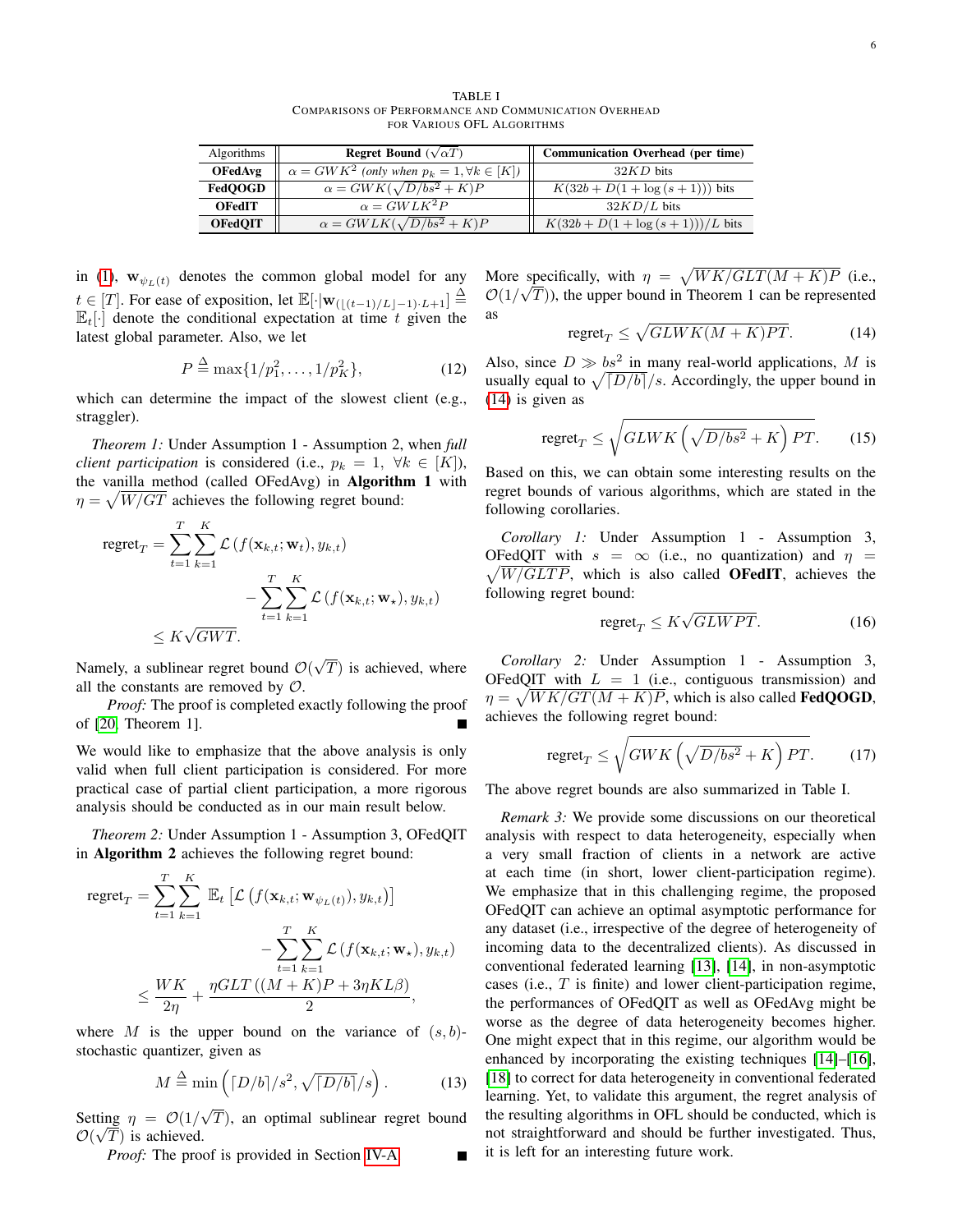# <span id="page-6-0"></span>*A. Proof of Theorem 2*

We provide the proof of our main theorem. To concise the expressions and explain the key ides of our proof clearly, it is assumed that  $T$  is a multiple of  $L$ . In a general case, we need to take some exceptions for the few time indices  $|T /L| \cdot L +$  $1, |T/L| \cdot L+2, ..., T$ . Clearly, the number of these extra-terms is less than  $L$ . Thus, when  $T$  is sufficiently large, the impact of exceptional terms can be negligible. Supporting lemmas (Lemmas 1-3) for this proof are provided in the last part of this section.

We first focus on time  $t \in [T]_L$  where recall that  $[T]_L \triangleq$  $\{t \in [T] : t \mod L = 0\}$ . At this time, every client is aware of the up-to-date global parameter  $w_{t-L+1}$  and aims at learning an updated global parameter  $w_{t+1}$ . Leveraging the global update in [\(9\)](#page-3-3) and taking the conditional expectations in both sides, we obtain the following key equality:

$$
\mathbb{E}_{t+1} \left[ \|\mathbf{w}_{t+1} - \mathbf{w}_{\star} \|^2 \right]
$$
\n
$$
= \|\mathbf{w}_{t-L+1} - \mathbf{w}_{\star} \|^2 + \mathbb{E}_{t+1} \left[ \left\| \frac{\eta}{K} \sum_{k \in S_t} \hat{\nabla}_{k,t}^L \right\|^2 \right] \qquad (18)
$$
\n
$$
- \frac{2\eta}{K} \mathbb{E}_{t+1} \left[ \sum_{k \in S_t} \left( \hat{\nabla}_{k,t}^L \right)^{\mathsf{T}} \left( \mathbf{w}_{t-L+1} - \mathbf{w}_{\star} \right) \right],
$$

where for ease of exposition, we let

<span id="page-6-1"></span>
$$
\nabla_{k,t}^{L} \triangleq \sum_{\ell=1}^{L} \frac{\nabla_{k,t-L+\ell}}{p_k} \text{ and } \hat{\nabla}_{k,t}^{L} \triangleq Q_{s,b} \left( \nabla_{k,t}^{L} \right). \qquad (19)
$$

Note that the randomness in the above is caused by a stochastic quantization and the random selection of active clients. From Lemma 1, we obtain the following inequality:

$$
\langle \nabla_{k,t-L+\ell}, \mathbf{w}_{t-L+1} - \mathbf{w}_{\star} \rangle
$$
  
\n
$$
\geq \mathcal{L} \left( f(\mathbf{x}_{k,t-L+\ell}; \mathbf{w}_{t-L+1}), y_{k,t-L+\ell} \right)
$$
  
\n
$$
- \mathcal{L} \left( f(\mathbf{x}_{k,t-L+\ell}; \mathbf{w}_{\star}), y_{k,t-L+\ell} \right)
$$
  
\n
$$
- \frac{\beta}{2} ||\mathbf{w}_{t-L+1} - \mathbf{g}_{k,t-L+\ell}||^2.
$$
 (20)

Harnessing the probabilistic modeling of our system heterogeneity, we can get

$$
\mathbb{E}_{t+1} \left[ \sum_{k \in \mathcal{S}_t} \left( \hat{\nabla}_{k,t}^L \right)^{\mathsf{T}} (\mathbf{w}_{t-L+1} - \mathbf{w}_\star) \right]
$$
  
= 
$$
\sum_{k=1}^K \sum_{\ell=1}^L (\nabla_{k,t-L+\ell})^{\mathsf{T}} (\mathbf{w}_{t-L+1} - \mathbf{w}_\star),
$$

due to the following equality:

$$
\mathbb{E}\left[\sum_{k\in\mathcal{S}_{t}}\hat{\nabla}_{k,t}^{L}\right] = \mathbb{E}\left[\mathbb{E}\left[\sum_{k\in\mathcal{S}_{t}}\hat{\nabla}_{k,t}^{L}\bigg|\mathcal{S}_{t}\right]\right]
$$

$$
= \mathbb{E}\left[\sum_{k=1}^{K}\sum_{\ell=1}^{L}\mathbb{1}_{\{k\in\mathcal{S}_{t}\}}\frac{\nabla_{k,t-L+\ell}}{p_{k}}\right]
$$

$$
= \sum_{k=1}^{K}\sum_{\ell=1}^{L}\mathbb{P}(k\in\mathcal{S}_{t})\frac{\nabla_{k,t-L+\ell}}{p_{k}}
$$

$$
= \sum_{k=1}^{K}\sum_{\ell=1}^{L}\nabla_{k,t-L+\ell}.
$$

Also, we can derive the following inequality:

<span id="page-6-2"></span>
$$
\mathbb{E}_{t+1}\left[\left\|\frac{\eta}{K}\sum_{k\in\mathcal{S}_{t}}\hat{\nabla}_{k,t}^{L}\right\|^{2}\right]
$$
\n
$$
=\frac{\eta^{2}}{K^{2}}\mathbb{E}\left[\left\|\sum_{k\in\mathcal{S}_{t}}\hat{\nabla}_{k,t}^{L}-\nabla_{k,t}^{L}+\nabla_{k,t}^{L}\right\|^{2}\right]
$$
\n
$$
\stackrel{(a)}{=} \frac{\eta^{2}}{K^{2}}\left(\mathbb{E}\left[\left\|\sum_{k\in\mathcal{S}_{t}}\left(\hat{\nabla}_{k,t}^{L}-\nabla_{k,t}^{L}\right)\right\|^{2}\right]+\left\|\sum_{k\in\mathcal{S}_{t}}\nabla_{k,t}^{L}\right\|^{2}\right)
$$
\n
$$
\stackrel{(b)}{=} \frac{\eta^{2}}{K^{2}}\left(\mathbb{E}\left[\sum_{k\in\mathcal{S}_{t}}\left\|\left(\hat{\nabla}_{k,t}^{L}-\nabla_{k,t}^{L}\right)\right\|^{2}\right]+\left\|\sum_{k\in\mathcal{S}_{t}}\nabla_{k,t}^{L}\right\|^{2}\right)
$$
\n
$$
\leq \frac{\eta^{2}}{K^{2}}\left(\mathbb{E}\left[\sum_{k=1}^{K}\left\|\left(\hat{\nabla}_{k,t}^{L}-\nabla_{k,t}^{L}\right)\right\|^{2}\right]+\left\|\sum_{k=1}^{K}(\nabla_{k,t}^{L})+\right\|^{2}\right)
$$
\n
$$
\stackrel{(c)}{\leq}\frac{\eta^{2}}{K^{2}}\left(\sum_{k=1}^{K}\frac{M}{p_{k}^{2}}\left\|\sum_{\ell=1}^{L}\nabla_{k,t-L+\ell}\right\|^{2}\right)
$$
\n
$$
+\left\|\sum_{k=1}^{K}\frac{1}{p_{k}}\sum_{\ell=1}^{L}(\nabla_{k,t-L+\ell})_{+}\right\|^{2}\right)
$$
\n
$$
\stackrel{(d)}{\leq}\frac{\eta^{2}}{K^{2}}\left(\sum_{k=1}^{K}\frac{MGL^{2}}{p_{k}^{2}}+\sum_{k=1}^{K}\frac{KGL^{2}}{p_{k}^{2}}\right)
$$
\n
$$
\stackrel{(e)}{=} \left(\frac{M}{K
$$

<span id="page-6-4"></span><span id="page-6-3"></span>where  $(v)$  denotes the vector whose *i*-th component is equal to  $|v_i|$  (i.e., the positive value of the *i*-th component of v), (a) is satisfied as  $Q_{s,b}$  is an unbiased quantizer (i.e.,  $\mathbb{E}[Q_{s,b}(\mathbf{u}) - \mathbf{u}] = 0$ , (b) is because by construction of a stochastic quantization,  $(\hat{\nabla}_{k,t} - \nabla_{k,t})$  and  $(\hat{\nabla}_{l,t} - \nabla_{l,t})$  for  $k \neq l$  are independent random variables, i.e.,  $\mathbb{E}[(\hat{\nabla}_{k,t} \nabla_{k,t}$ ) $(\hat{\nabla}_{l,t} - \nabla_{l,t})$ ] = 0 for  $k \neq l$ , (c) is from [\(19\)](#page-6-1) and due to the bounded variance of the stochastic quantizer in Definition 1, (d) is from the Cauchy-Schwarz inequality and Assumption 1 and (e) is from the definition of  $P$  in [\(12\)](#page-5-1). Combining [\(18\)](#page-6-2),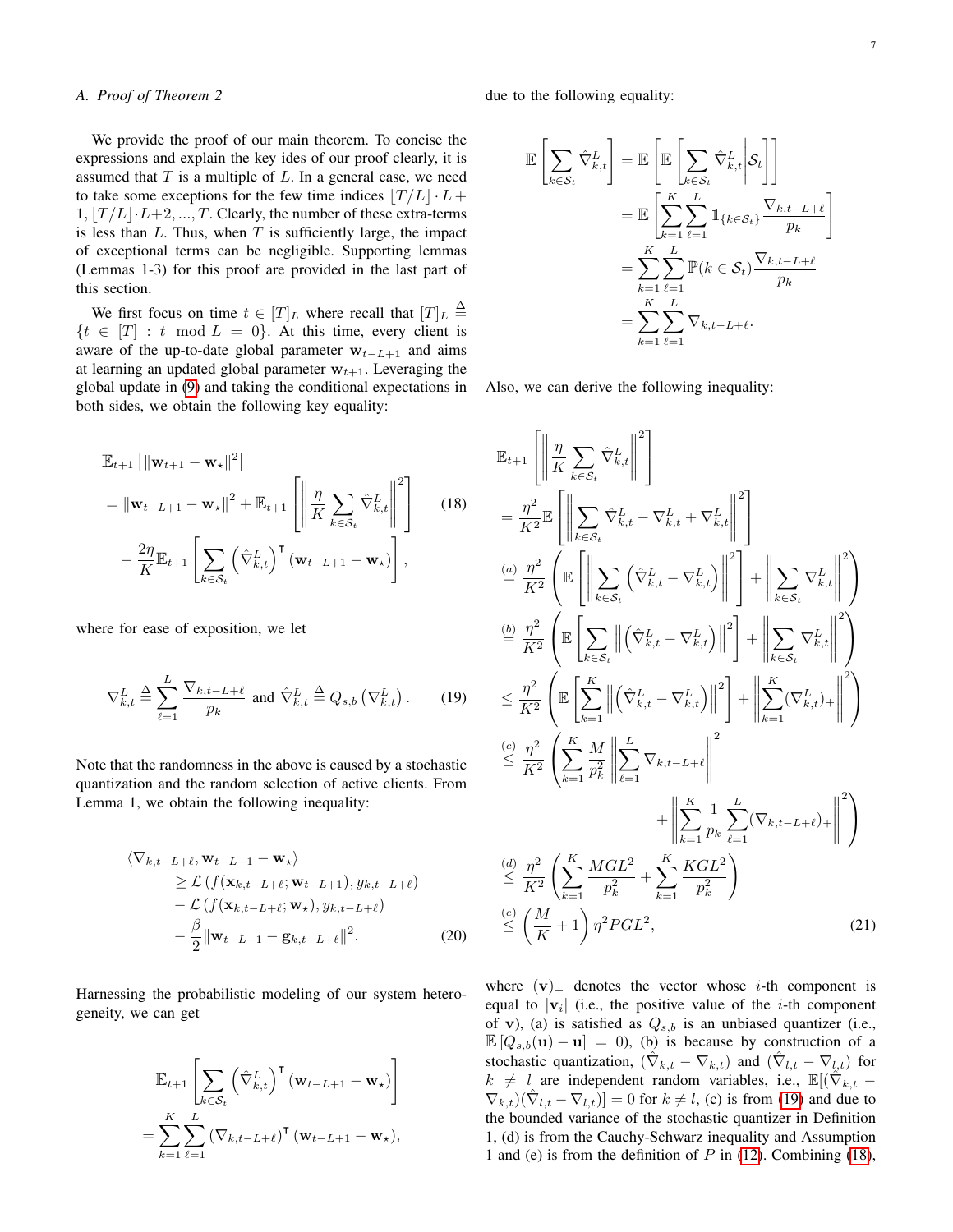$(20)$  and  $(21)$ , we can get

$$
\sum_{k=1}^{K} \sum_{\ell=1}^{L} \mathcal{L} \left( f(\mathbf{x}_{k,t-L+\ell}; \mathbf{w}_{t-L+1}), y_{k,t-L+\ell} \right) \n- \sum_{k=1}^{K} \sum_{\ell=1}^{L} \mathcal{L} \left( f(\mathbf{x}_{k,t-L+\ell}; \mathbf{w}_{\star}), y_{k,t-L+\ell} \right) \n\leq \frac{K}{2\eta} \left( \|\mathbf{w}_{t-L+1} - \mathbf{w}_{\star}\|^2 - \mathbb{E}_{t+1} \left[ \|\mathbf{w}_{t+1} - \mathbf{w}_{\star}\|^2 \right] \right) \n+ \frac{\beta}{2} \sum_{k=1}^{K} \sum_{\ell=1}^{L} \|\mathbf{w}_{t-L+1} - \mathbf{g}_{k,t-L+\ell}\|^2 + (M + K) \frac{\eta PGL^2}{2}.
$$
\n(22)

For  $\ell \geq 2$ , we also have:

$$
\|\mathbf{w}_{t-L+1} - \mathbf{g}_{k,t-L+\ell}\|^2
$$
\n
$$
= \|\mathbf{w}_{t-L+1} - (\mathbf{g}_{k,t-L+\ell-1} - \eta \nabla_{k,t-L+\ell-1})\|^2
$$
\n
$$
\leq \left(1 + \frac{1}{L-1}\right) \|\mathbf{w}_{t-L+1} - \mathbf{g}_{k,t-L+\ell-1}\|^2
$$
\n
$$
+ L\eta^2 \|\nabla_{k,t-L+\ell-1}\|^2
$$
\n
$$
\leq \sum_{\tau=0}^{t-2} L\eta^2 \|\nabla_{k,t-L+\ell-1-\tau}\|^2 \left(1 + \frac{1}{L-1}\right)^\tau
$$
\n
$$
\leq GL^2 \eta^2 \left(1 + \frac{1}{L-1}\right)^{L-1}
$$
\n
$$
\leq 3GL^2 \eta^2,
$$
\n(23)

where (a) is from Lemma 2 with  $a = \frac{1}{L-1}$ , (b) is from Lemma [3,](#page-7-0) (c) is from Assumption 1 and (d) is from the fact that

$$
\left(1 + \frac{1}{L - 1}\right)^{L - 1} \le \lim_{L \to \infty} \left(1 + \frac{1}{L - 1}\right)^{L - 1} = e.
$$

When  $L = 1$  or  $\ell = 1$ ,  $\|\mathbf{w}_{t-L+1} - \mathbf{g}_{k,t-L+1}\|^2 = 0$  and thus, [\(23\)](#page-7-1) is also satisfied. Combining [\(22\)](#page-7-2) and [\(23\)](#page-7-1), and taking the conditional expectations in both sides, we can get:

$$
\sum_{k=1}^{K} \sum_{\ell=1}^{L} \mathbb{E}_{t} \left[ \mathcal{L} \left( f(\mathbf{x}_{k,t-L+\ell}; \mathbf{w}_{t-L+1}), y_{k,t-L+\ell} \right) \right] - \sum_{k=1}^{K} \sum_{\ell=1}^{L} \mathcal{L} \left( f(\mathbf{x}_{k,t-L+\ell}; \mathbf{w}_{\star}), y_{k,t-L+\ell} \right) \leq \frac{K}{2\eta} \left( \mathbb{E}_{t} \left[ \|\mathbf{w}_{t-L+1} - \mathbf{w}_{\star}\|^{2} \right] - \mathbb{E}_{t+1} \left[ \|\mathbf{w}_{t+1} - \mathbf{w}_{\star}\|^{2} \right] \right) + \frac{\eta GL^{2} \left( (M + K)P + 3\eta KL\beta \right)}{2}, \tag{24}
$$

where we used the fact that

$$
\mathbb{E} [||\mathbf{w}_{t+1} - \mathbf{w}_{\star}||^2 | \mathbf{w}_{t-2L+1}, \mathbf{w}_{t-L+1}]
$$
  
=  $\mathbb{E} [||\mathbf{w}_{t+1} - \mathbf{w}_{\star}||^2 | \mathbf{w}_{t-L+1}]$   
=  $\mathbb{E}_{t+1} [||\mathbf{w}_{t+1} - \mathbf{w}_{\star}||^2],$ 

namely,  $w_{t+1}$  is conditionally independent from  $w_{t-2L+1}$ given  $w_{t-L+1}$ . Note that [\(24\)](#page-7-3) implies the upper bound on the cumulative loss of the  $L$  consecutive time slots (i.e., time slots  $t - L + 1$ ,  $t - L + 2$ , ..., t for some  $t \in [T]_L$ ). Summing [\(24\)](#page-7-3) over all  $t \in [T]_L$  and by telescoping sum, we have:

$$
\sum_{t=1}^{T} \sum_{k=1}^{K} \mathbb{E}_{t} \left[ \mathcal{L} \left( f(\mathbf{x}_{k,t}; \mathbf{w}_{\psi_L(t)}), y_{k,t} \right) \right] - \sum_{t=1}^{T} \sum_{k=1}^{K} \mathcal{L} \left( f(\mathbf{x}_{k,t}; \mathbf{w}_{\star}), y_{k,t} \right) \n\leq \frac{K}{2\eta} \left( \|\mathbf{w}_{\star}\|^{2} - \mathbb{E}_{T+1} \left[ \|\mathbf{w}_{T+1} - \mathbf{w}_{\star}\|^{2} \right] \right) \n+ \frac{\eta GLT \left( (M + K)P + 3\eta KL\beta \right)}{2} \n\overset{(a)}{\leq} \frac{WK}{2\eta} + \frac{\eta GLT \left( (M + K)P + 3\eta KL\beta \right)}{2},
$$
\n(25)

<span id="page-7-2"></span>where (a) is from Assumption 3 and  $\|\mathbf{w}_{T+1}-\mathbf{w}_*\|^2 \geq 0$ . This completes the proof of Theorem 1.

*Lemma 1:* For any  $\beta$ -smooth convex function h and any  $x, y, z$  in the domain of  $h$ , the following inequality holds:

$$
\langle \nabla h(\mathbf{x}), \mathbf{z} - \mathbf{y} \rangle \ge h(\mathbf{z}) - h(\mathbf{y}) - \frac{\beta}{2} ||\mathbf{z} - \mathbf{x}||^2.
$$

*Proof:* From the smoothness and convexity of h, we obtain the following two inequalities:

$$
\langle \nabla h(\mathbf{x}), \mathbf{z} - \mathbf{x} \rangle \ge h(\mathbf{z}) - h(\mathbf{x}) - \frac{\beta}{2} ||\mathbf{z} - \mathbf{x}||^2
$$
  
 $\langle \nabla h(\mathbf{x}), \mathbf{x} - \mathbf{y} \rangle \ge h(\mathbf{x}) - h(\mathbf{y}).$ 

<span id="page-7-1"></span>Combining them, we can complete the proof.

*Lemma* 2: Letting  $\mathbf{v}_i, \mathbf{v}_j \in \mathbb{R}^d$ , the following inequality holds: For any  $a > 0$ ,

$$
\|\mathbf{v}_i + \mathbf{v}_j\|^2 \le (1+a) \|\mathbf{v}_i\|^2 + \left(1+\frac{1}{a}\right) \|\mathbf{v}_j\|^2.
$$

*Proof:* The proof directly follows the equality:

$$
\|\mathbf{v}_i + \mathbf{v}_j\|^2 = (1+a) \|\mathbf{v}_i\|^2 + \left(1 + \frac{1}{a}\right) \|\mathbf{v}_j\|^2
$$

$$
- \left\|\sqrt{a}\mathbf{v}_i - \frac{1}{\sqrt{a}}\mathbf{v}_j\right\|^2.
$$

<span id="page-7-0"></span>*Lemma 3:* For  $\ell \geq 2$ , the following inequality holds:

<span id="page-7-4"></span>
$$
A \|\mathbf{w}_t - \mathbf{g}_{k,t+\ell-2}\|^2 + B \|\nabla_{k,t+\ell-2}\|^2
$$
  

$$
\leq \sum_{\tau=0}^{\ell-2} B \|\nabla_{k,t+\ell-2-\tau}\|^2 A^{\tau}, \tag{26}
$$

<span id="page-7-3"></span>where  $A = (1 + 1/(L - 1))$  and  $B = L\eta^2$ .

*Proof:* The proof will be done by induction. When  $\ell =$ 2, the inequality in [\(26\)](#page-7-4) is trivial because  $w_t = g_{k,t}$  and accordingly we have:

$$
A\|\mathbf{w}_t - \mathbf{g}_{k,t}\|^2 + B\|\nabla_{k,t}\|^2 = B\|\nabla_{k,t}\|^2. \tag{27}
$$

Suppose that the inequality in [\(26\)](#page-7-4) holds for  $2 \le m < \ell$ , i.e.,

<span id="page-7-5"></span>
$$
A||\mathbf{w}_t - \mathbf{g}_{k,t+m-2}||^2 + B||\nabla_{k,t+m-2}||^2
$$
  
\n
$$
\leq \sum_{\tau=0}^{m-2} B||\nabla_{k,t+m-2-\tau}||^2 A^{\tau}.
$$
 (28)

 $\blacksquare$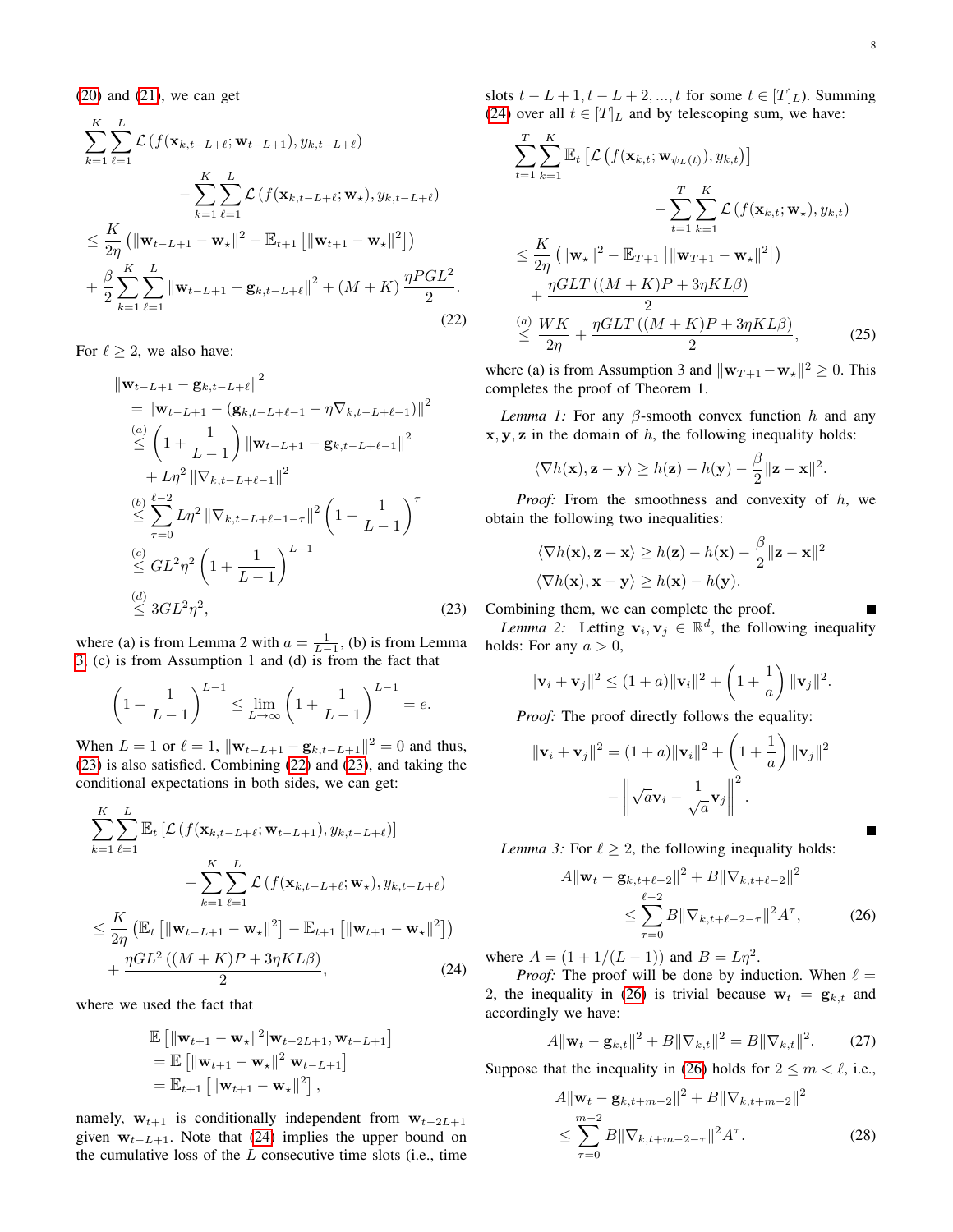Focusing on  $m + 1$ , then, we have:

$$
A \|\mathbf{w}_t - \mathbf{g}_{k,t+m-1}\|^2 + B \|\nabla_{k,t+m-1}\|^2
$$
  
\n
$$
\leq A \left( A \|\mathbf{w}_t - \mathbf{g}_{k,t+m-2}\|^2 + \|\nabla_{k,t+m-2}\|^2 \right)
$$
  
\n
$$
+ B \|\nabla_{k,t+m-1}\|^2
$$
  
\n
$$
\leq A \left( \sum_{\tau=0}^{m-2} B \|\nabla_{k,t+m-2-\tau}\|^2 A^\tau \right) + B \|\nabla_{k,t+m-1}\|^2
$$
  
\n
$$
= \sum_{\tau=0}^{(m+1)-2} B \|\nabla_{k,t+(m+1)-2-\tau}\|^2 A^\tau
$$

where (a) is from Lemma 2 with  $a = \frac{1}{L-1}$  and (b) is due to the hypothesis assumption in [\(28\)](#page-7-5). This completes the proof.

## V. EXPERIMENTS

<span id="page-8-0"></span>In this section, we demonstrate the effectiveness of the proposed OFedQIT in Algorithm 2 via experiments with real datasets on online classification and regression tasks. To simplify the notation, OFedQIT with  $(s, b)$ -stochastic quantization and  $L$  intermittent transmission is denoted by **OFedQIT** $(s, b, L)$ . As the baseline method, we adopt the vanilla algorithm (named OFedAvg) in Algorithm 1. We believe that it is reasonable benchmark method as OFedAvg is constructed by integrating the best-known online optimization method (dubbed OGD) [\[28\]](#page-12-18) and commonly used aggregation method (dubbed FedAvg) [\[5\]](#page-12-0). In addition, to the best of our knowledge, no other algorithm for OFL framework can be found. In our experiments, we consider a communication network consisting of  $K = 100$  decentralized clients, where a system heterogeneity (or partial client participation) is captured by the activation probability  $\{p_k : k \in [K]\}\$ introduced in Section II. For simplicity, it is assumed in our experiments that  $p_k = p$  for all  $k \in [K]$ . Thus, at every time, pK clients are participated in average and the set of participated clients are changed independently at every time. A single parameter  $0 < p < 1$  is specifically defined in Fig. 2 and Fig. 3, where  $p = 1$  (i.e., full client participation) and  $p = 0.1$  (i.e., 90%) dropout on average) are respectively used to reflect the two extreme cases. Obviously, when other parameters belonging to [0.1, 1] are considered, the performances lie between the corresponding solid and dashed lines. Regarding a hyperparameter  $\eta$ , it is proved in Section IV that  $\eta = \mathcal{O}(1/\sqrt{T})$ is asymptotically optimal for both OFedAvg and OFedQIT. In non-asymptotic cases, however, their performances can be further enhanced by carefully optimizing the parameter  $\eta$  in a data-dependent way. For example, a time-varying  $\eta_t$  can be optimized 'on the fly' as similarly in [\[31\]](#page-12-23), [\[32\]](#page-12-24). Such hyperparameter optimization is beyond the scope of this paper and is left for an interesting future work. In practice, moreover, it is generally not available to see the end-point of a continuous streaming data as a priori information, i.e., T is generally not known a priori. Throughout our experiments, thus,  $\eta = 0.01$ in both OFedAvg and OFedQIT is used for all datasets. For loss (or cost) functions  $\mathcal{L}(\cdot, \cdot)$ , regularized logistic function and regularized least-square functions are used for online

TABLE II SUMMARY OF REAL DATASETS FOR EXPERIMENTS

| Online classification tasks |               |           |            |  |
|-----------------------------|---------------|-----------|------------|--|
| <b>Datasets</b>             | # of features | # of data | label type |  |
| Room occupancy              | 14            | 10130     | 4 classes  |  |
| <b>MNIST</b>                | 784           | 60000     | 10 classes |  |
| Cardiotocography            | 22            | 2126      | 3 classes  |  |
| Online regression tasks     |               |           |            |  |
| <b>Datasets</b>             | # of features | # of data | label type |  |
| Conductivity                | 13            | 11000     | real       |  |
| Air quality                 | 5             | 38563     | real       |  |
| Twitter                     | 77            | 98704     | real       |  |

classifications and online regressions, respectively. Let  $\hat{y}_{k,\tau}$ and  $y_{k,\tau}$  denote a predicted label and a true label, respectively. As conventionally used on online learning tasks [\[23\]](#page-12-15), [\[26\]](#page-12-16), [\[27\]](#page-12-17), to evaluate the learning accuracy, the following metrics are used:

• For online classifications, the accuracy of our learned function is measured by the sparse categorical accuracy, defined as

Accuracy(t) = 
$$
1 - \frac{1}{tK} \sum_{\tau=1}^{t} \sum_{k=1}^{K} 1_{\{\hat{y}_{k,\tau} \neq y_{k,\tau}\}}.
$$
 (29)

• For online regressions, it is measured by the mean-squareerror (MSE), defined as

$$
\text{MSE}(t) = \frac{1}{tK} \sum_{\tau=1}^{t} \sum_{k=1}^{K} (\hat{y}_{k,\tau} - y_{k,\tau})^2.
$$
 (30)

Note that in our experiments, labels  $y_{k,t}$ 's are normalized as  $y_{k,t} \in [0,1]$  for  $\forall k \in [K]$  and  $\forall t \in [T]$ .

To clarify the communication overhead reduction of the proposed OFedQIT (having  $(s, b)$ -stochastic quantizer and  $L$  intermittent transmission) over the vanilla method, the following metric (called communication overhead reduction (COR)) is considered:

<span id="page-8-1"></span>COR(
$$
\%
$$
)  
\n= $\left[1 - \frac{\text{Commun. overhead of OfedQIT}}{\text{Commun. overhead of OfedAvg}}\right] \times 100$   
\n= $\left[1 - \frac{32b + D(1 + \log(s + 1))}{32DL}\right] \times 100.$  (31)

As underlying models, we consider the following parameterized functions:

• Model I (CNN): This convolutional neural network (CNN) model consists of two convolutional layers (each with 32 nodes and 64 nodes), one non-linear softmax layer with 10 nodes, and 3 bias nodes. Each convolutional layer is composed of multiple sequential operations including convolution, ReLU activation, and max-pooling. This model contains the overall 109 nodes and accordingly the number of parameters are computed as

$$
D = 10 \cdot 32 + 289 \cdot 64 + 1601 \cdot 10 = 34,826.
$$

A cross-entropy loss function is considered.

Model II (DNN): This deep neural network (DNN) model consists of two non-linear ReLU layer with 32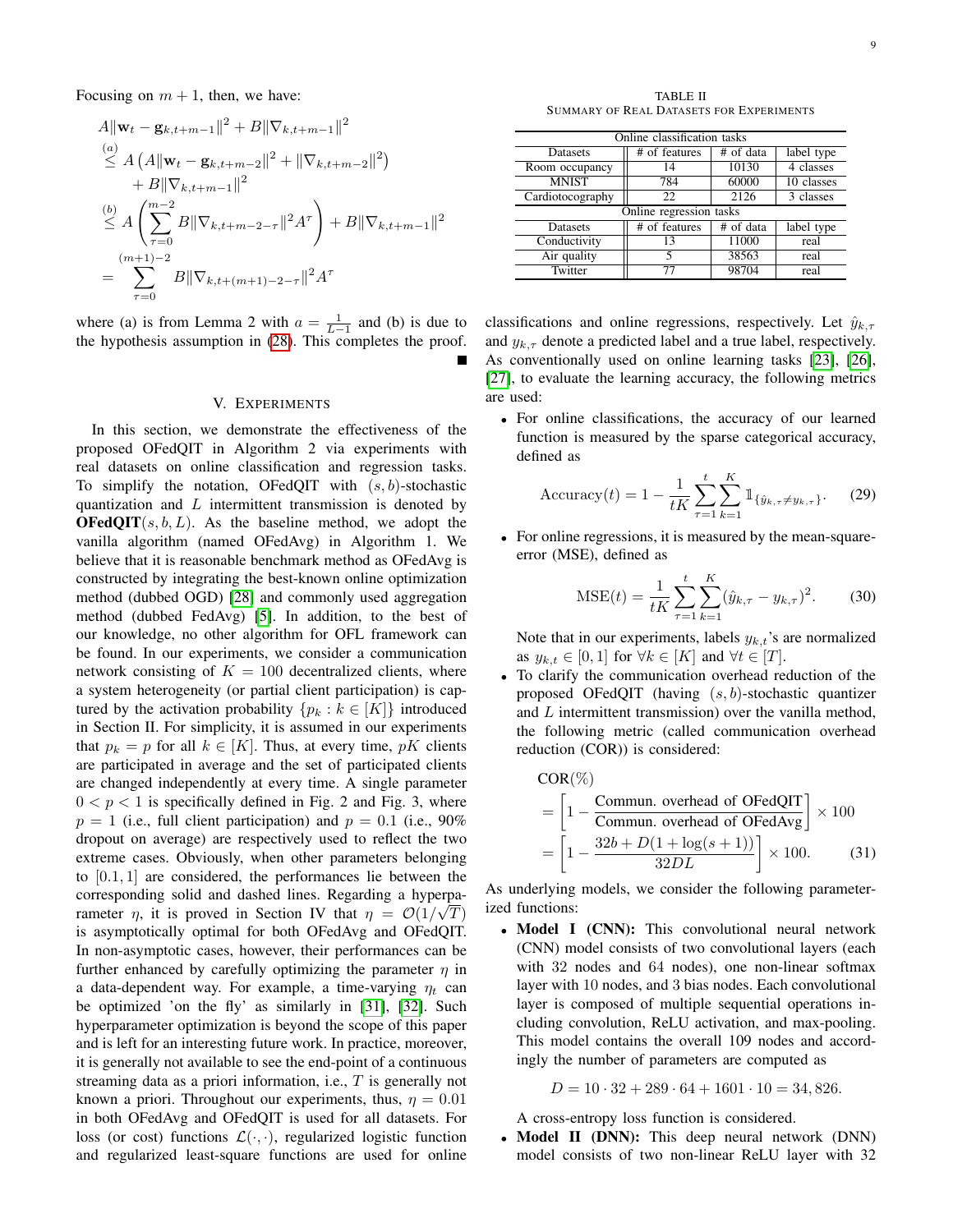| Datasets/<br>(Learning model) | Algorithms             | Accuracy(T) | <b>COR</b> |
|-------------------------------|------------------------|-------------|------------|
| Room Occupancy                | OFedAvg                | 0.962       | 92.8%      |
| (Model II)                    | OFedOIT(1, 10, 1)      | 0.950       |            |
| <b>MNIST</b>                  | OFedAvg                | 0.962       | 95.4%      |
| (Model I)                     | OFedQIT $(1, 10^3, 2)$ | 0.954       |            |
| Cardiotocography              | OFedAvg                | 0.927       | 97.6%      |
| (Model II)                    | OFedQIT(1, 10, 3)      | 0.920       |            |

TABLE III COMPARISONS OF ACCURACY AND COMMUNICATION OVERHEAD ON ONLINE CLASSIFICATION TASKS WHEN  $p = 0.1$  (90% DROPOUT)

nodes, 3 bias nodes, and one non-linear softmax layer with  $c$  nodes, where  $c$  is the number of output labels and is determined according to the number of classes of the associated dataset. This model contains the overall 71 nodes and accordingly the number of parameters are computed as

$$
D = 2 \cdot 32 + 33 \cdot 32 + 33 \cdot c = 1,120 + 33c.
$$

In our experiments,  $c = 3$  and  $c = 4$  are chosen for Room Occupancy Estimation and Cardiotocography datasets, respectively. A cross-entropy loss function is considered.

• Model III (DNN): This DNN model consists of two nonlinear ReLU layer with 32 nodes, one non-linear softmax layer with 1 node, and 3 bias nodes. There are overall 68 nodes and accordingly the number of the parameters are computed as

$$
D = 2 \cdot 32 + 33 \cdot 32 + 33 \cdot 1 = 1,153.
$$

#### A least-square loss function is considered.

Among the above three models, a proper underlying model is adopted according to online learning tasks and datasets, which is clearly specified in Table III and Table IV. Finally, the real-world datasets for our experiments are described in Section [V-A](#page-11-3) and Section [V-B](#page-11-4) on online classification and regression tasks, respectively. They are also summarized in Table II. Due to the limited number of data in each dataset, the entire data samples can be reused. However, to avoid the identical data assignments to the  $K$  nodes, the reused data are randomly permuted. Given a dataset (possibly having the reused ones), in order build a decentralized learning framework, data samples are distributed to the  $K$  nodes in the following way. The whole data samples in each dataset are partitioned into the  $K$ subsets of the equal size  $T = \vert$  the total number of data/K $\vert$ , in which some remaining data samples can be excluded. The resulting partition is denoted as  $\{\mathcal{D}_1, ..., \mathcal{D}_K\}$ , where  $|\mathcal{D}_k| = T, \forall k \in [K]$  and  $\mathcal{D}_k \cap \mathcal{D}_\ell = \phi$  for any  $k, \ell \in [K]$  with  $k \neq \ell$ . Then, each client  $k \in [K]$  employs  $\mathcal{D}_k = \{(\mathbf{x}_{k,t}, y_{k,t})$ :  $t = 1, ..., T$  as its local dataset. At time t, each client k receives the data  $(\mathbf{x}_{k,t}, y_{k,t})$  from  $\mathcal{D}_k$  in a sequential fashion. Via experiments, we verified that although there are numerous possible partitions of the equal size  $T$ , they have little impact on the performance gaps between OFedAvg and OFedQIT. For the accuracy and MSE performances respectively in Fig.2 and Fig. 3, the partition  $\{\mathcal{D}_1, ..., \mathcal{D}_K\}$  is constructed as follows:

| Datasets/<br>(Learning model) | Algorithms        | MSE(T)  | <b>COR</b> |
|-------------------------------|-------------------|---------|------------|
| Conductivity                  | OFedAvg           | 0.057   | 96.4%      |
| (Model III)                   | OFedQIT(1, 10, 2) | 0.059   |            |
| Air quality                   | OFedAvg           | 0.00374 | 92.9%      |
| (Model III)                   | OFedOIT(1, 10, 1) | 0.00379 |            |
| Twitter                       | OFedAvg           | 0.02402 | 99.3%      |
| (Model III)                   | OFedQIT(1, 1, 10) | 0.02403 |            |

Letting  $\{(\mathbf{x}_t, y_t) : t \in [KT]\}$  be the time-series data in a dataset, it is partitioned as

$$
\mathcal{D}_k = \{ (\mathbf{x}_{k,t} = \mathbf{x}_{K(t-1)+k}, y_{k,t} = y_{K(t-1)+k}), t \in [T] \},
$$

for  $k = 1, 2, ..., K$ . This partition can maintain the characteristic of time-series data.

Performance evaluation: We evaluate the performances of the proposed OFedQIT and the vanilla method (OFedAvg) by conducting the experiments on various online classification and regression tasks with real-world datasets in Section V.A and Section V.B. In the proposed OFedQIT $(s, b, L)$ , the socalled hyperparameters  $(s, b)$  for a stochastic quantization and  $L$  for an intermittent transmission should be optimized by taking into account the tradeoff between the accuracy (or MSE) performance and communication overhead. Also, the optimal parameters can be changed according to datasets (e.g., the degrees of data heterogeneity). Unfortunately, as similarly in conventional federated learning [\[11\]](#page-12-25), [\[12\]](#page-12-6), there is no systematic way to optimize such hyperparameters. Instead we resort to finding proper hyperparameters manually throughout experiments. We first determine the  $s = 1$  (i.e., 1-level quantization per dimension) as this extreme quantization is sufficient to yield attractive performances in all our datasets while minimizing the communication overhead. Next for each dataset, the hyperparameters  $b$  and  $L$  are respectively optimized from the following predetermined candidates such as

$$
b \in \{1, 10, 10^2, 10^3\} \text{ and } L \in \{1, 2, \cdots, 10\}. \tag{32}
$$

We provide the optimized parameters to each dataset in Table III and Table IV on online classification and regression tasks, respectively. In order to reflect the impact of system heterogeneity, we consider the two extreme environments such as  $p = 1$  (i.e., full client participation) and  $p = 0.1$  (i.e., 90%) dropout on average). As expected, for the other parameters between 0.1 and 1, the accuracy and MSE performances of OFedQIT (or OFedAvg) lie between the corresponding solid and dashed lines in Fig. 2 and Fig. 3. We observe that as time index  $t$  grows, OFedQIT can approach the performances of OFedAvg in all our datasets, regardless of the degrees of system heterogeneity. These results are well-matched with our theoretical analysis in Section IV. Specifically in MNIST dataset, where Model I is adopted as an underlying learning model, the communication overheads of OFedAvg and OFedQIT are computed as  $1.11 \times 10^8$  bits and  $5.08 \times 10^6$  bits, respectively. Also, from [\(31\)](#page-8-1), the communication overhead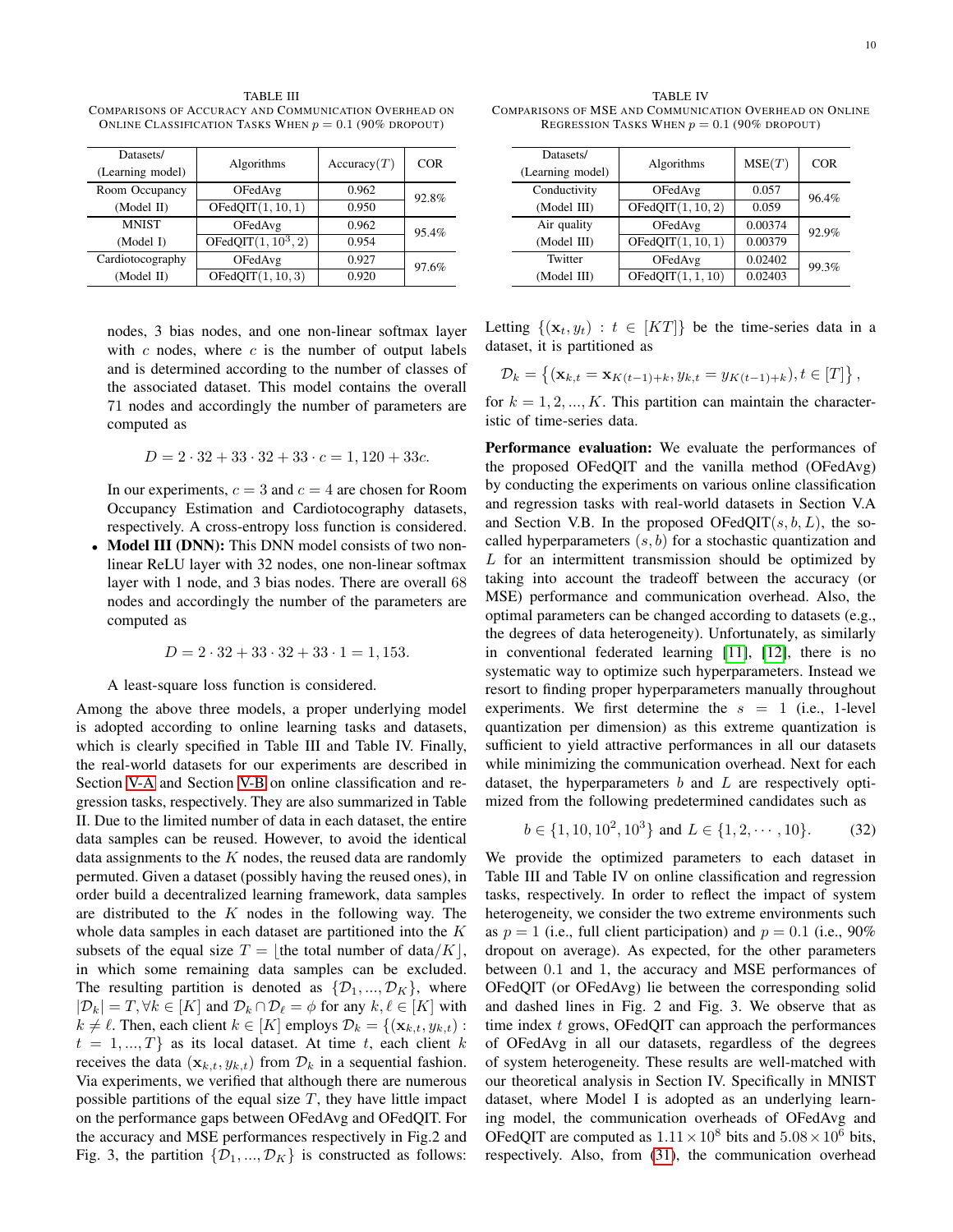

11



(c) Cardiotocography

Fig. 3. Comparisons of MSE performances of online regression tasks, where  $K = 100$  and the degree of system heterogeneity (p) is set by either 1.0 (i.e., full client participation) or 0.1 (90% dropout).

Fig. 2. Comparisons of accuracy performances of online classification tasks, where  $K = 100$  and the degree of system heterogeneity (p) is set by either 1.0 (i.e., full client participation) or 0.1 (90% dropout).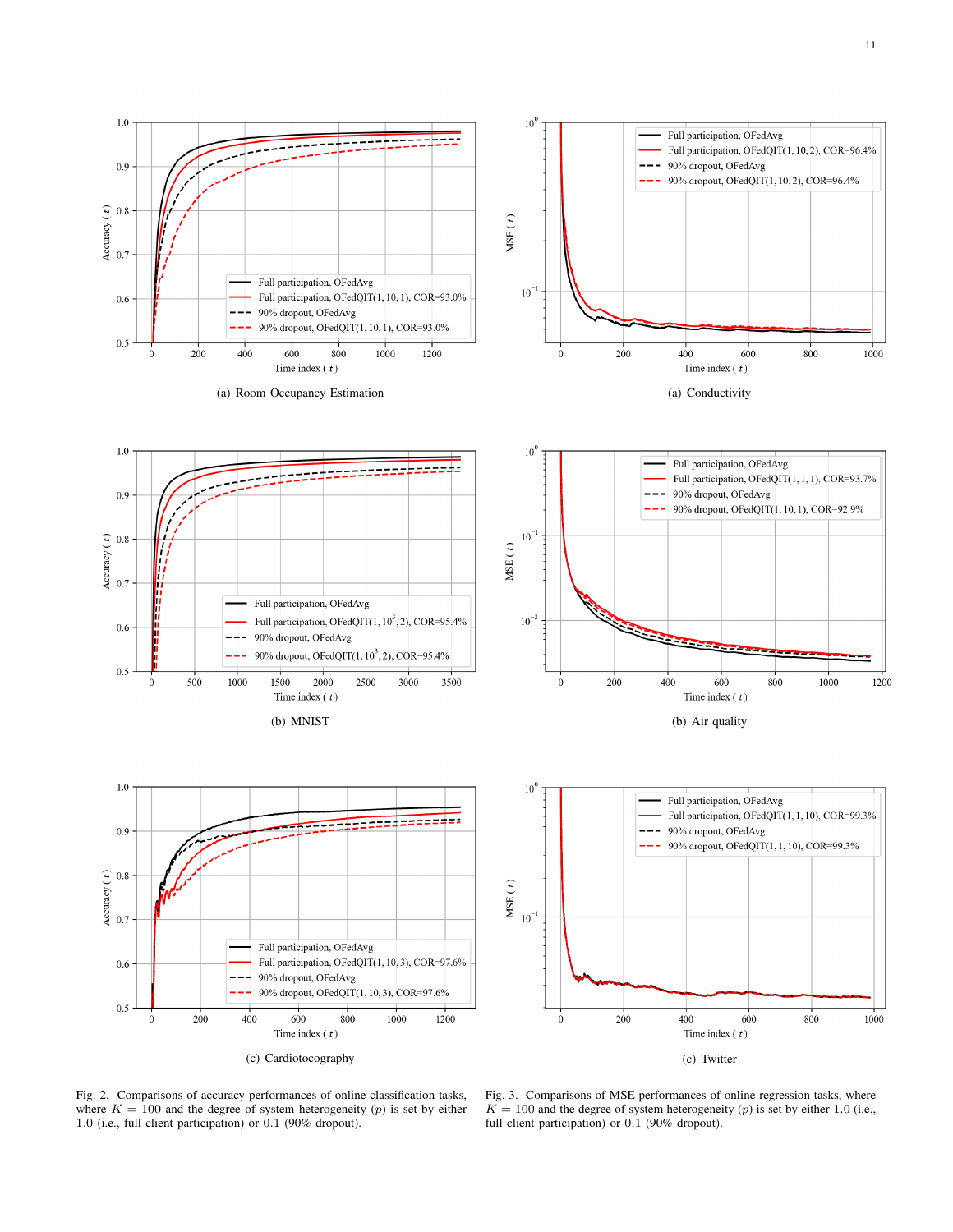reduction (COR) is computed as  $COR = 95.4\%$ . We can see that the proposed algorithm considerably reduces the communication overhead of OFedAvg while the accuracy gap between them is negligible as 0.008. The similar trends can be observed in the other datasets, which are respectively provided in Table III and Table IV on online classification and regression tasks. Our experiments demonstrate that OFedOIT with proper parameters  $(s, b, L)$  yields the almost same performances as the vanilla method (OFedAvg) even with not-so-large number of incoming data (i.e.,  $T$  is finite) while reducing the communication overhead tremendously (e.g., higher than 90% reduction in all the datasets). We finally provide some discussions on the robustness of our algorithm to data heterogeneity. Since the real-world datasets are used in our experiments, we are not able to precisely measure the degrees of data heterogeneity to each dataset. Nevertheless, we can implicitly estimate them based on the optimized  $L$  from the given candidates  $\{1, 2, ..., 10\}$ . Intuitively, as L is larger, a larger number of local updates (without global update), may lead each client towards the optimal model of its local incoming data, as can be opposed to the global one. This effect gets worse as the degree of data heterogeneity becomes larger. As a consequence, choosing a smaller  $L$  implies that the heterogeneity of the associated dataset is quite large. Among our datasets, it seems that Twitter data has the smallest heterogeneity, whereas Air quality has the largest one. From Fig. 2 and Fig. 3, we verify that the proposed OFedQIT with well-optimized parameters can provide the robustness to data heterogeneity. Therefore, our experiments demonstrate the effectiveness of OFedQIT in terms of attractive performances, lower communication overhead, and the robustness to data and system heterogeneity, which suggests the practicability of our algorithm in real-world OFL tasks.

# <span id="page-11-3"></span>*A. Online Classification Tasks*

For the experiments of online classifications, the following real datasets from UCI Machine Learning Repository are considered:

- Room Occupancy Estimation [\[33\]](#page-12-26): This dataset contains 10130 time series samples, in which features are extracted from non-intrusive environmental sensors such as temperature, light, sound, CO2 and PIR. The task is to estimate the precise number of occupants in a room, where labels have the four classes as  $\{0, 1, 2, 3\}.$
- MNIST [\[34\]](#page-12-27): This dataset contains 60,000 samples with 10 handwritten single digits between 0 and 9. Each sample has 28x28 pixel grayscale input. The goal of this task is to classify a given image of a handwritten digit into one of 10 classes representing integer values from 0 to 9, inclusively.
- Cardiotocography [\[35\]](#page-12-28): This dataset contains 2126 time series fetal carditocograms (CTGs) samples. They are automatically processed and the respective diagnostic features are measured. The CTGs are also classified by three expert obstetricians and a consensus classification label is assigned to each of them. The objective is to classify a fetal state into one of 3 classes  $(N, S, P)$ .

# <span id="page-11-4"></span>*B. Online Regression Tasks*

For the experiments of online regressions, the following real datasets from UCI Machine Learning Repository are considered:

- Conductivity [\[36\]](#page-12-29): This dataset contains 11000 timeseries samples of extracted from superconductors, of which each feature represents critical information to build superconductor such as density and mass of atoms. The goal is to estimate the critical temperature to create superconductor.
- Air quality [\[37\]](#page-12-30): This dataset contains 38563 time-series samples, of which features include hourly response from an array of 5 metal oxide chemical sensors embedded in a city of Italy. The goal is to estimate the concentration of polluting chemicals in the air.
- Twitter [\[38\]](#page-12-31): This dataset contains 98704 time-series buzz events from Twitter, each of which attribute is used to estimate the popularity of an issue. Higher value indicates more popularity.

# VI. CONCLUSION

<span id="page-11-1"></span>In this paper we proposed OFedQIT as a communication efficient online federated learning (OFL) algorithm. This method was devised by incorporating a stochastic quantization and an intermittent transmission into online gradient descent-based federated averaging. Our key contribution is to theoretically prove that OFedQIT achieves an optimal sublinear regret bound for any real-world data (including heterogeneous data) while having lower communication overhead. Furthermore, this asymptotic optimality was still guaranteed even when a small fraction of clients are active at once (e.g., 90% dropout), thereby manifesting the robustness to system heterogeneity. Via experiments, beyond the analytical contributions, we demonstrated the effectiveness of our algorithm on various online learning tasks with real-world datasets. The advantages of privacy-preserving, communication efficiency, robustness to data and system heterogeneity, and attractive performances suggest the practicability of our algorithm in practical OFL tasks. One interesting future work to extend our work into wireless OFL frameworks, by constructing wireless transmission/reception techniques suitable to the proposed OFedQIT. Another interesting future work is to enhance the regret bound of our algorithm (i.e., to elaborate  $\alpha$  in Table I) via a sharper analysis.

#### **REFERENCES**

- <span id="page-11-0"></span>[1] A. Hard, K. Rao, R. Mathews, S. Ramaswamy, F. Beaufays, S. Augenstein, H. Eichner, C. Kiddon, and D. Ramage, "Federated learning for mobile keyboard prediction," *arXiv preprint arXiv:1811.03604*, 2018.
- <span id="page-11-2"></span>[2] Q. Yang, Y. Liu, T. Chen, and Y. Tong, "Federated machine learning: Concept and applications," *ACM Transactions on Intelligent Systems and Technology (TIST)*, vol. 10, no. 2, pp. 1–19, 2019.
- [3] P. Kairouz, H. B. McMahan, B. Avent, A. Bellet, M. Bennis, A. N. Bhagoji, K. Bonawitz, Z. Charles, G. Cormode, R. Cummings, *et al.*, "Advances and open problems in federated learning," *arXiv preprint arXiv:1912.04977*, 2019.
- [4] P. M. Mammen, "Federated learning: Opportunities and challenges," *arXiv preprint arXiv:2101.05428*, 2021.